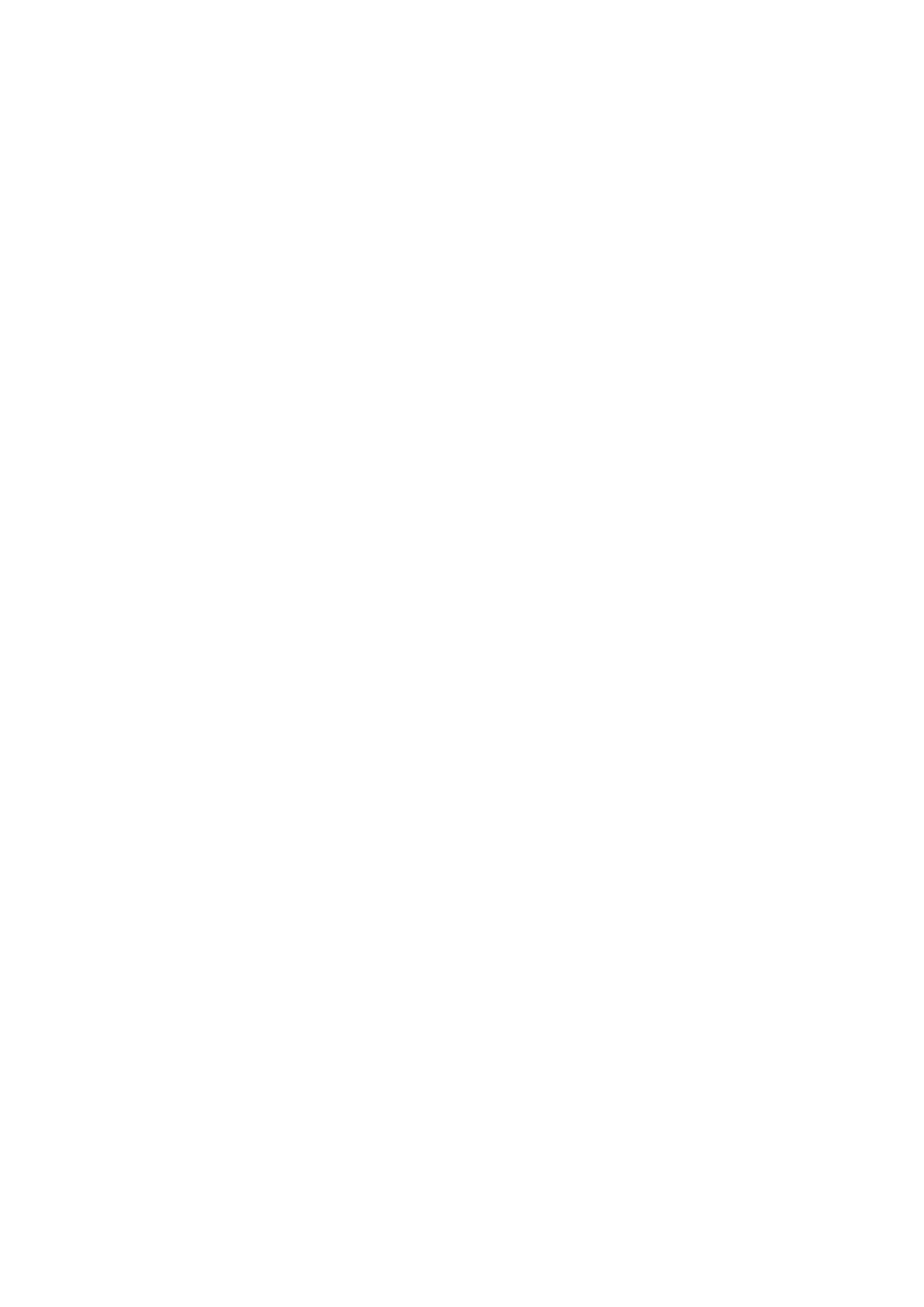## **ENGLISH**

Congratulations to the purchase of this Beamz light effect. Please read this manual thoroughly prior to using the unit in order to benefit fully from all features.

Read the manual prior to using the unit. Follow the instructions in order not to invalidate the warranty. Take all precautions to avoid fire and/or electrical shock. Repairs must only be carried out by a qualified technician in order to avoid electrical shock. Keep the manual for future reference.

- Prior to using the unit, please ask advice from a specialist. When the unit is switched on for the first time, some smell may occur. This is normal and will disappear after a while.
- The unit contains voltage carrying parts. Therefore do NOT open the housing.
- Do not place metal objects or pour liquids into the unit This may cause electrical shock and malfunction.
- Do not place the unit near heat sources such as radiators, etc. Do not place the unit on a vibrating surface. Do not cover the ventilation holes.
- The unit is not suitable for continuous use.
- Be careful with the mains lead and do not damage it. A faulty or damaged mains lead can cause electrical shock and malfunction.
- When unplugging the unit from a mains outlet, always pull the plug, never the lead.
- Do not plug or unplug the unit with wet hands.
- If the plug and/or the mains lead are damaged, they need to be replaced by a qualified technician.
- If the unit is damaged to such an extent that internal parts are visible, do NOT plug the unit into a mains outlet and DO NOT switch the unit on. Contact your dealer. Do NOT connect the unit to a rheostat or dimmer.
- To avoid fire and shock hazard, do not expose the unit to rain and moisture.
- All repairs should be carried out by a qualified technician only.
- Connect the unit to an earthed mains outlet (220- 240Vac/50Hz) protected by a 10-16A fuse.
- During a thunderstorm or if the unit will not be used for a longer period of time, unplug it from the mains. The rule is: Unplug it from the mains when not in use.
- If the unit has not been used for a longer period of time, condensation may occur. Let the unit reach room temperature before you switch it on. Never use the unit in humid rooms or outdoors.
- During operation, the housing becomes very hot. Do not touch it during operation and immediately after.
- To prevent accidents in companies, you must follow the applicable guide lines and follow the instructions.
- Secure the unit with an extra safety chain if the unit is ceiling mount. Use a truss system with clamps. Make sure nobody stands in the mounting area. Mount the effect at least 50cm away from inflammable material and leave at least 1 meter space on every side to ensure sufficient cooling.
- This unit contains high intensity LEDs. Do not look into the LED light to prevent damage to your eyes.
- Do not repeatedly switch the fixture on and off. This shortens the life time.
- Keep the unit out of the reach of children. Do not leave the unit unattended.
- Do not use cleaning sprays to clean switches. The residues of these sprays cause deposits of dust and grease. In case of malfunction, always seek advice from a specialist.
- Only operate the unit with clean hands.
- Do not force the controls.
- If the unit has fallen, always have it checked by a qualified technician before you switch the unit on again.
- Do not use chemicals to clean the unit. They damage the varnish. Only clean the unit with a dry cloth.
- Keep away from electronic equipment that may cause interference.
- Only use original spares for repairs, otherwise serious damage and/or dangerous radiation may occur.
- Switch the unit off prior to unplugging it from the mains and/or other equipment. Unplug all leads and cables prior to moving the unit.
- Make sure that the mains lead cannot be damaged when people walk on it. Check the mains lead before every use for damages and faults!
- The mains voltage is 220-240Vac/50Hz. Check if power outlet match. If you travel, make sure that the mains voltage of the country is suitable for this unit.
- Keep the original packing material so that you can transport the unit in safe conditions



This mark attracts the attention of the user to high voltages that are present inside the housing and that are of sufficient magnitude to cause a shock hazard.



This mark attracts the attention of the user to important instructions that are contained in the manual and that he should read and adhere to.



DO NOT LOOK DIRECTLY INTO THE LENS. This can damage your eyes. Persons who are subject to epileptic attacks should be aware of the effects that this light effect may have on them.

The unit has been certified CE. It is prohibited to make any changes to the unit. They would invalidate the CE certificate and their guarantee!

**NOTE:** To make sure that the unit will function normally, it must be used in rooms with a temperature between 5°C/41°F and 35°C/95°F.



**Electric products must not be put into household waste. Please bring them to a recycling centre. Ask your local authorities or your dealer about the way to proceed.**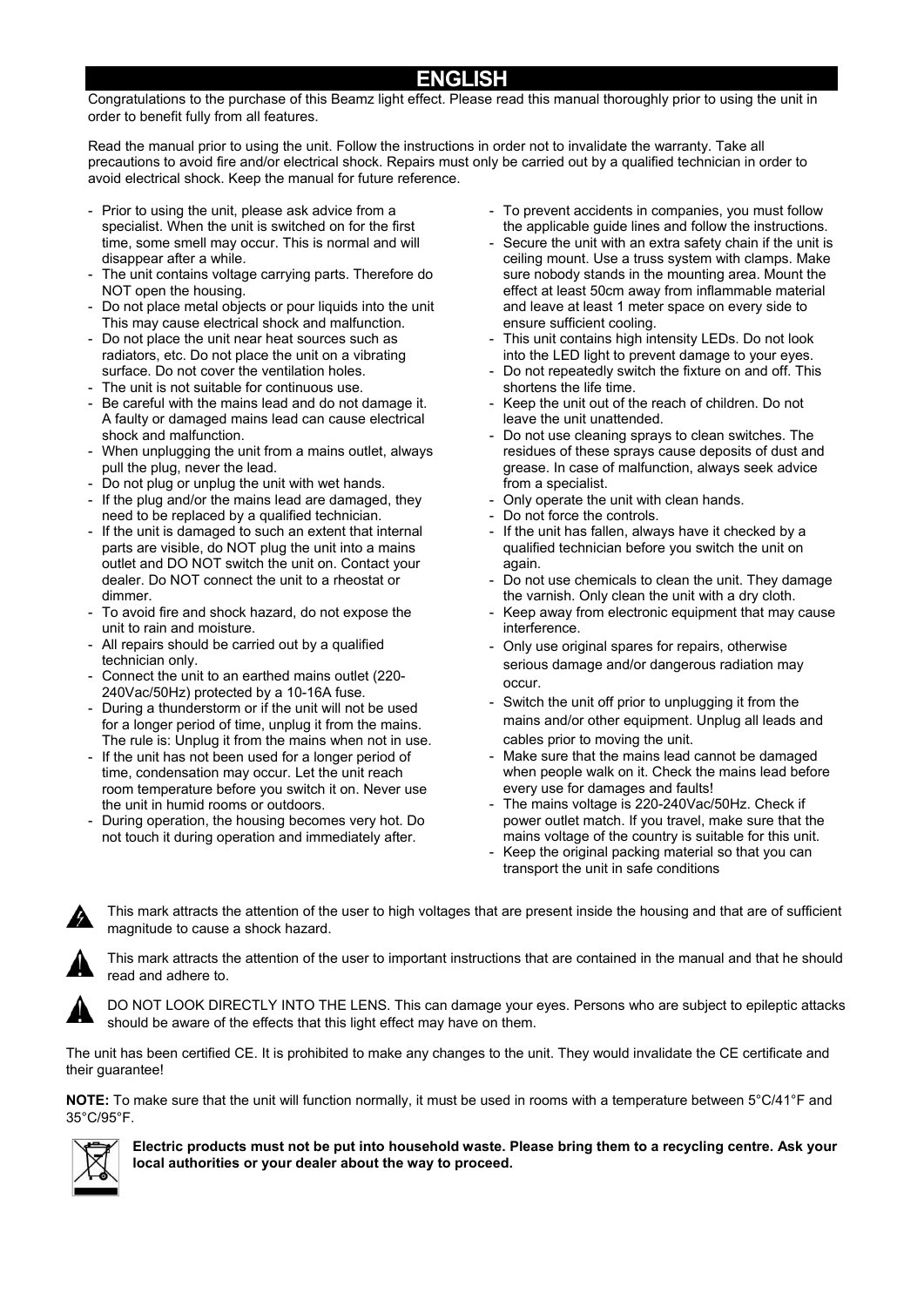## **INSTALLATION**



**CAUTION: Please consider the respective national norms during the installation! The installation must only be carried out by an authorized employee or dealers!** 



#### **Attention:**

- The installation of the fixture has to be built and constructed in a way that it can hold 10 times the weight for 1 hour without any harming deformation.
- The installation must always be secured with a secondary safety attachment, e.g. an appropriate catch net. This secondary safety attachment must be constructed in a way that no part of the installation can fall down if the main attachment fails.
- Make sure the area below the installation place is free from unwanted persons during rigging, de-rigging and servicing.
- The operator has to make sure that safety-relating and machine-technical installations are approved by an expert before taking into operation for the first time and after changes before taking into operation another time.
- The operator has to make sure that safety-relating and machine-technical installations are approved by a skilled person once a year.
- The fixture should be installed in the position where persons cannot reach and where persons may walk by or be seated.



**CAUTION: When installing the device, make sure there is no highly in inflammable material (decoration articles, etc.) in between a distance of min o.5 meter.** 





#### **POWERSUPPLY**

On the label on the backside of the light effect is indicated on this type of power supply must be connected. Check that the mains voltage corresponds to this, all other voltages than specified, the light effect can be irreparably damaged. The light effect must also be directly connected to the mains and may be used. No dimmer or adjustable power supply.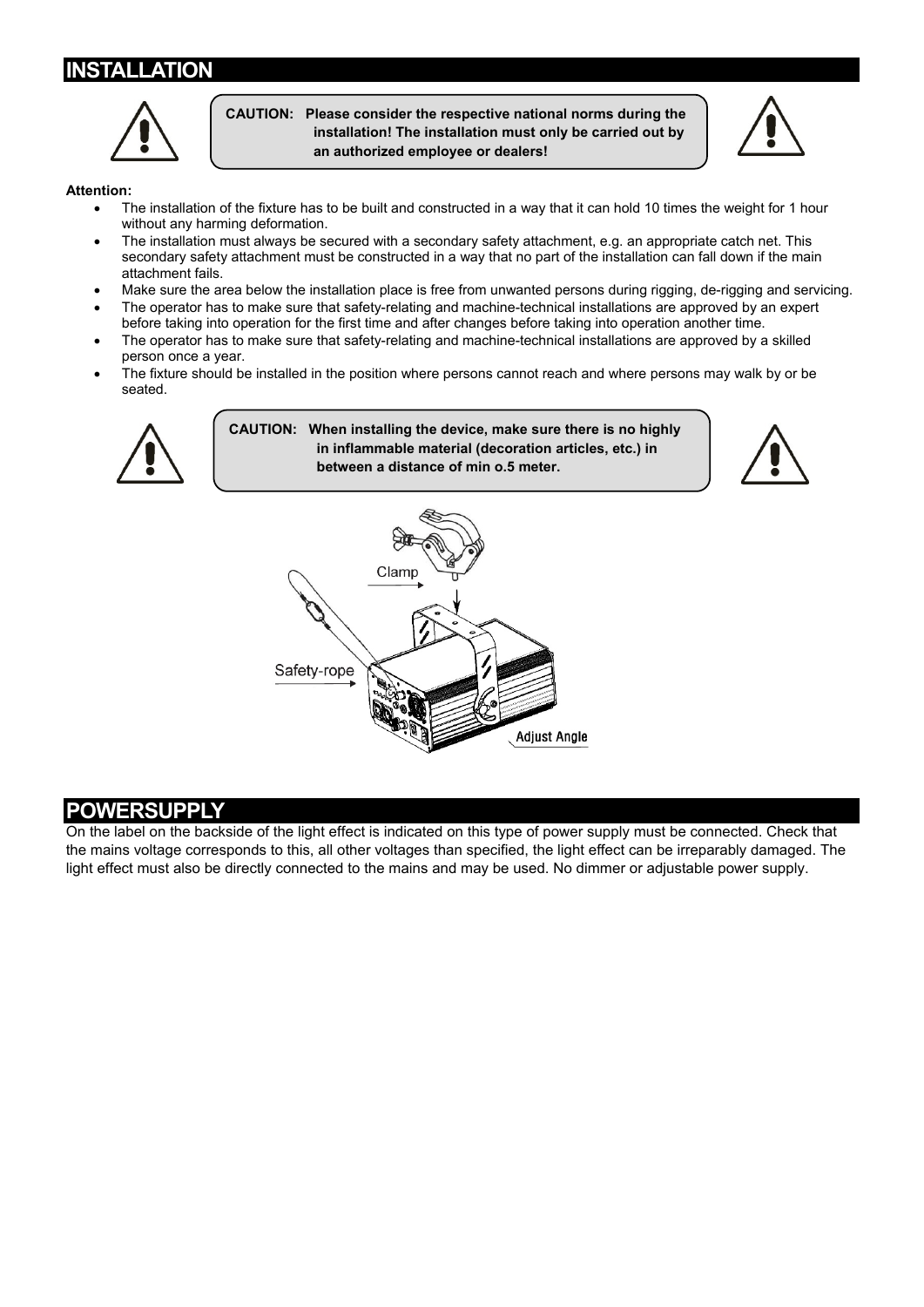## **HOW TO CONTROL THE UNIT**

The LED FlatPAR-186x10mm UV DMX has four operating modes:

- **A.** Slave Mode Set the "Master" unit to your desired mode of operation. Set the "Slave" unit in DMX mode address D001 unit will now follow the "Master".
- **B.** DMX control mode (D001 D512)
- This function will allow you to control each individual fixtures traits with a standard DMX 512 controller .
- **C.** Manual colour UV Mode Adjust one of the four UV led groups to mix your effect view.
- **D.** Auto/Sound Mode There are 3 Auto Modes to choose and sound modes which will react to sound.

After you have selected your desired mode or setting you have to confirm it by pressing the ENTER button.



## **A. MASTER/SLAVE MODE**

Daisy chain your units via the XLR connector on the rear of the unit. Use standard XLR data cables to link your units together. The first unit in the chain (master) will use the female XLR connector only. The last unit in the chain will use the male XLR connector only. Connect the first "Slave" unit to the "Master. Set the "Master" unit to your desired mode of operation. Set all the "Slave" unit(s) to the DMX mode D001.

## **B. DMX MODE**

If control by DMX controller, then you need to set the address code to control the light, the address code value is 1-512, the light could receive the signal accordingly.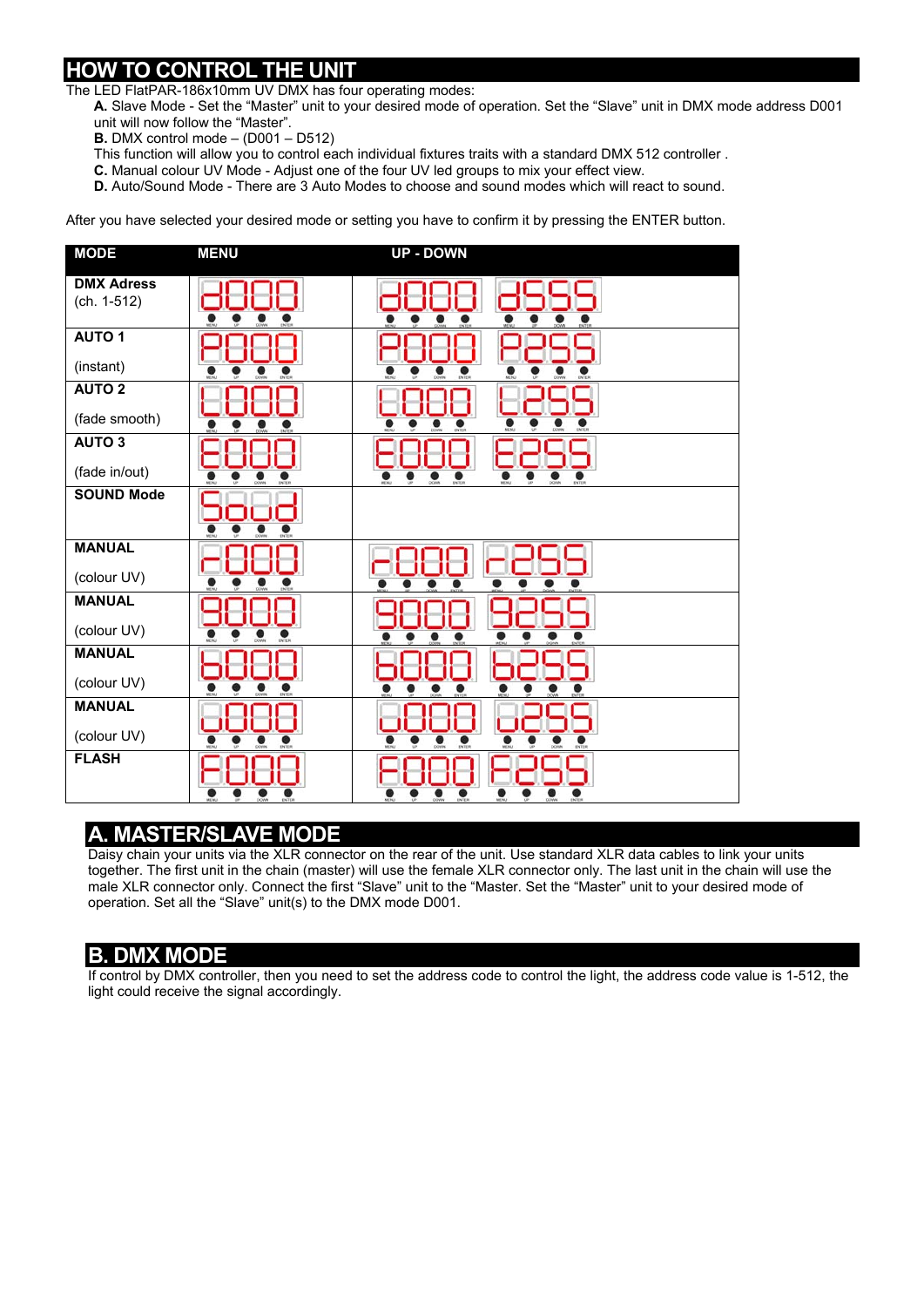## **DMX CHANNELS**

#### **7 Channels**

| <b>Channel</b>  | <b>Function</b>      | Value   | <b>Function</b>    |
|-----------------|----------------------|---------|--------------------|
| CH <sub>1</sub> | Master Dimming       | 000-255 |                    |
| CH <sub>2</sub> |                      | 000-255 |                    |
| CH <sub>3</sub> | <b>LED UV</b>        | 000-255 | Dimming 0-100%     |
| CH <sub>4</sub> |                      | 000-255 |                    |
| CH <sub>5</sub> |                      | 000-255 |                    |
| CH <sub>6</sub> | Strobe               | 000-003 | No function        |
|                 |                      | 004-255 | Strobe / Speed     |
| CH <sub>7</sub> | Auto / Sound<br>Mode | 000-050 | No function        |
|                 |                      | 051-100 | Auto 1 Instant     |
|                 |                      | 101-150 | Auto 2 Fade smooth |
|                 |                      | 151-200 | Auto 3 Fade in/out |
|                 |                      | 201-255 | Sound mode         |

## **C. MANUAL UV MODE**

Switch the unit on and press the MENU button until "rXXX" is displayed you are in first dimming mode. Press the UP and DOWN buttons to adjust intensity of the LEDs and confirm setting by pressing the ENTER button. When "gXXX" is displayed you are in second dimming mode, "bXXX" is third mode, "uXXX" is fourth mode.

## **D. AUTO/SOUND MODE**

Auto Mode: There are 3 types of Auto Modes to choose from;

- Instant (PXXX)
- Smooth (LXXX)
- Fade (EXXX)

The running speed is adjustable in all 3 modes (000-255).

## **FIXTURE CLEANING**

The cleaning of internal and external optical lenses and/or mirrors must be carried out periodically to optimize light output. Cleaning frequency depends on the environment in which the fixture operates: damp, smoky or particularly dirty surrounding can cause greater accumulation of dirt on the unit's optics.

- Make sure the area below the installation place is free from unwanted persons during servicing
- Housings, fixations and installations spots( ceiling, truss, suspensions) should be totally free from any deformation
- The mains cables must be in impeccable condition and should be replaced immediately when even a small problem is detected
- In order to protect the fixture from overheat the cooling fans (if any) and ventilation openings should be cleaned monthly.
- The interior of the fixture should be cleaned annually using a vacuum cleaner or air-jet.
- Clean with soft cloth using normal glass cleaning fluid.
- Always dry the parts carefully.
- Clean the external optics at least every 20 days. Clean the internal optics at least every 30/60 days.

#### **ATTENTION: We strongly recommend internal cleaning to be carried out by qualified**

## **TECHNICAL SPECIFICATION**

| Rated voltage       | : AC100 $\sim$ 240V 50/60Hz                 |
|---------------------|---------------------------------------------|
| Rated power         | :30W                                        |
| <b>LED</b>          | : 186x10mm UV LED                           |
| Fuse                | : F2A                                       |
| Control Signal      | : DMX signal                                |
| Channel             | : 7Channels                                 |
| Function            | : DMX, Auto, Sound active and Master-Slave. |
| Dimensions per unit | : 218 x 218 x 72mm                          |
| Weight (per unit)   | : 1 $kg$                                    |

The specifications are typical. The actual values can slightly change from one unit to the other. Specifications can be changed without prior notice.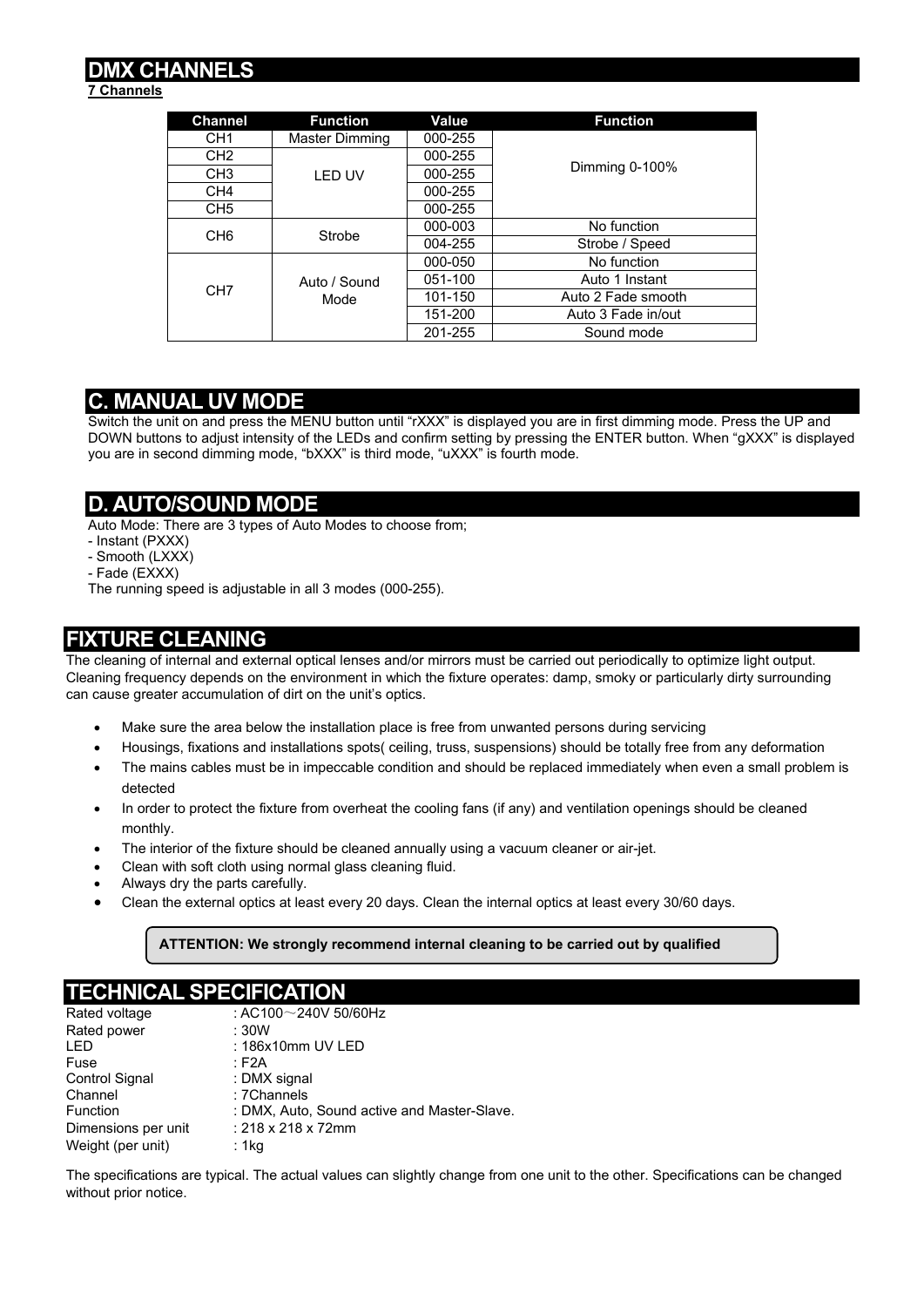## **NEDERLANDS**

Hartelijk dank voor de aanschaf van dit Beamz lichteffect. Neemt U a.u.b. een paar momenten de tijd om deze handleiding zorgvuldig te lezen, aangezien wij graag willen dat u onze producten snel en volledig gebruikt.

Lees deze handleiding eerst door alvorens het product te gebruiken. Volg de instructies op anders zou de garantie wel eens kunnen vervallen. Neem ook altijd alle veiligheidsmaatregelen om brand en/of een elektrische schok te voorkomen. Tevens is het ook raadzaam om reparaties / modificaties e.d. over te laten aan gekwalificeerd personeel om een elektrische schok te voorkomen. Bewaar deze handleiding ook voor toekomstig gebruik.

- Bewaar de verpakking zodat u indien het apparaat defect is, dit in de originele verpakking kunt opsturen om beschadigingen te voorkomen.
- Voordat het apparaat in werking wordt gesteld, altijd eerst een deskundige raadplegen. Bij het voor de eerste keer inschakelen kan een bepaalde reuk optreden. Dit is normaal en verdwijnt na een poos.
- In het apparaat bevinden zich onder spanning staande onderdelen; open daarom NOOIT dit apparaat.
- Plaats geen metalen objecten en mors geen vloeistof in het effect. Dit kan leiden tot elektrische schokken of defecten.
- Toestel niet opstellen in de buurt van warmtebronnen zoals radiatoren etc. en niet op een vibrerende onder- grond plaatsen. Dek ventilatieopeningen nooit af.
- Het apparaat is niet geschikt voor continu gebruik.
- Wees voorzichtig met het netsnoer en beschadig deze niet. Als het snoer kapot of beschadigd is, kan dit leiden tot elektrische schokken of defecten.
- Als u de stekker uit het stopcontact neemt, trek dan niet aan het snoer, maar aan de stekker.
- Om brand of elektrische schok te voorkomen, dient u dit apparaat niet bloot te stellen aan regen of vocht.
- Verwijder of plaats een stekker nooit met natte handen resp. uit en in het stopcontact.
- Indien zowel de stekker en/of netsnoer als snoeringang in het apparaat beschadigd zijn dient dit door een vakman hersteld te worden.
- Indien het apparaat zo beschadigd is dat inwendige (onder)delen zichtbaar zijn mag de stekker NOOIT in het stopcontact worden geplaatst en het apparaat NOOIT worden ingeschakeld. Neem in dit geval contact op met de dealer.
- Sluit het apparaat nooit op een dimmer aan.
- Reparatie aan het apparaat dient te geschieden door een vakman of een deskundige.
- Sluit het apparaat alleen aan op een 220-240VAC / 50Hz (geaard) stopcontact, verbonden met een 10-16A meterkastgroep.
- Bij onweer altijd de stekker uit het stopcontact halen, zo ook wanneer het apparaat voor een langere tijd niet gebruikt wordt. Stelregel: Bij geen gebruik stekker verwijderen.
- Als u het apparaat lang niet gebruikt heeft en het weer wil gebruiken kan er condens ontstaan; laat het apparaat eerst op kamertemperatuur komen alvorens het weer in werking te stellen.
- Apparaat nooit in vochtige ruimten en buiten gebruiken.
- De behuizing wordt zeer warm, raak deze dan ook niet aan bij gebruik en direct na gebruik..
- Om ongevallen in bedrijven te voorkomen moet rekening worden gehouden met de daarvoor geldende richtlijnen en moeten de aanwijzingen/waarschuwingen worden gevolgd.
- Zorg voor een extra veiligheidsketting als het apparaat op hoogte wordt gehangen. Gebruik een truss-systeem met clamps . Ga nooit onder het apparaat staan bij ophanging. Monteer minimaal 50 cm van brandbare objecten en laat tenminste 1meter vrij aan weerszijden voor een deugdelijke ventilatie.
- Dit apparaat bezit een high intensity LED; kijk nooit in de LED om oogbeschadigingen te voorkomen.
- Het apparaat buiten bereik van kinderen houden. Bovendien mag het apparaat nooit onbeheerd gelaten worden
- Gebruik geen schoonmaakspray om de schakelaars te reinigen. Restanten van deze spray zorgen ervoor dat smeer en stof ophopen. Raadpleeg bij storing te allen tijde een deskundige.
- Zorg dat uw handen schoon zijn tijdens het gebruik.
- Gebruik geen overmatige kracht bij het bedienen van het apparaat.
- Bij een ongeval met dit product altijd eerst een deskundige raadplegen alvorens opnieuw te gebruiken.
- Tracht het apparaat niet schoon te maken met chemische oplossingen. Dit kan de lak beschadigen. Gebruik een droge doek om schoon te maken.
- Blijf uit de buurt van elektronische apparatuur die bromstoringen zouden kunnen veroorzaken.
- Bij reparatie dienen altijd originele onderdelen te worden gebruikt om onherstelbare beschadigingen en/of ontoelaatbare straling te voorkomen.
- Schakel eerst het toestel uit voordat u het netsnoer verwijdert. Verwijder netsnoer en aansluitsnoeren voordat u dit product gaat verplaatsen.
- Zorg ervoor dat het netsnoer niet beschadigd/defect kan raken wanneer mensen erover heen lopen. Het netsnoer vóór ieder gebruik controleren op breuken/defecten!
- In Nederland/België is de netspanning 220-240Vac/50Hz. Indien u reist (en u neemt het apparaat mee) informeer dan naar de netspanning in het land waar u verblijft.

Deze markering wordt weergegeven om u erop attent te maken dat een levensgevaarlijke spanning in het product aanwezig is en dat bij aanraking van deze delen een elektrische schok wordt verkregen.

Deze instructiemarkering wordt weergegeven om u erop te wijzen dat de instructie zeer belangrijk is om te lezen en/of op te volgen.



**KIJK NOOIT DIRECT IN DE LENS**. Dit kan uw ogen beschadigen. Daarnaast dienen epileptici rekening te houden met de effecten die dit toestel creëert. Dit apparaat is CE goedgekeurd ; er mogen geen veranderingen modificaties worden doorgevoerd ; deze kunnen de CE status te niet doen met alle gevolgen van dien. Tevens vervalt de garantie!

**OPMERKING:** Om zeker te zijn van een correcte werking, dient u dit apparaat in een ruimte te gebruiken waar de temperatuur tussen de 5°C/41°F en 35°C/95°F ligt.

#### **Afgedankte artikelen !!**

Raadpleeg eventueel www.wecycle.nl en/of www.vrom.nl v.w.b. het afdanken van elektronische apparaten in het kader van de WEEE-regeling. Vele artikelen kunnen worden gerecycled, gooi ze daarom niet bij het huisvuil maar lever ze in bij een gemeentelijk depot of uw dealer. Lever ook afgedankte batterijen in bij uw gemeentelijk depot of bij de dealer, zie www.stibat.nl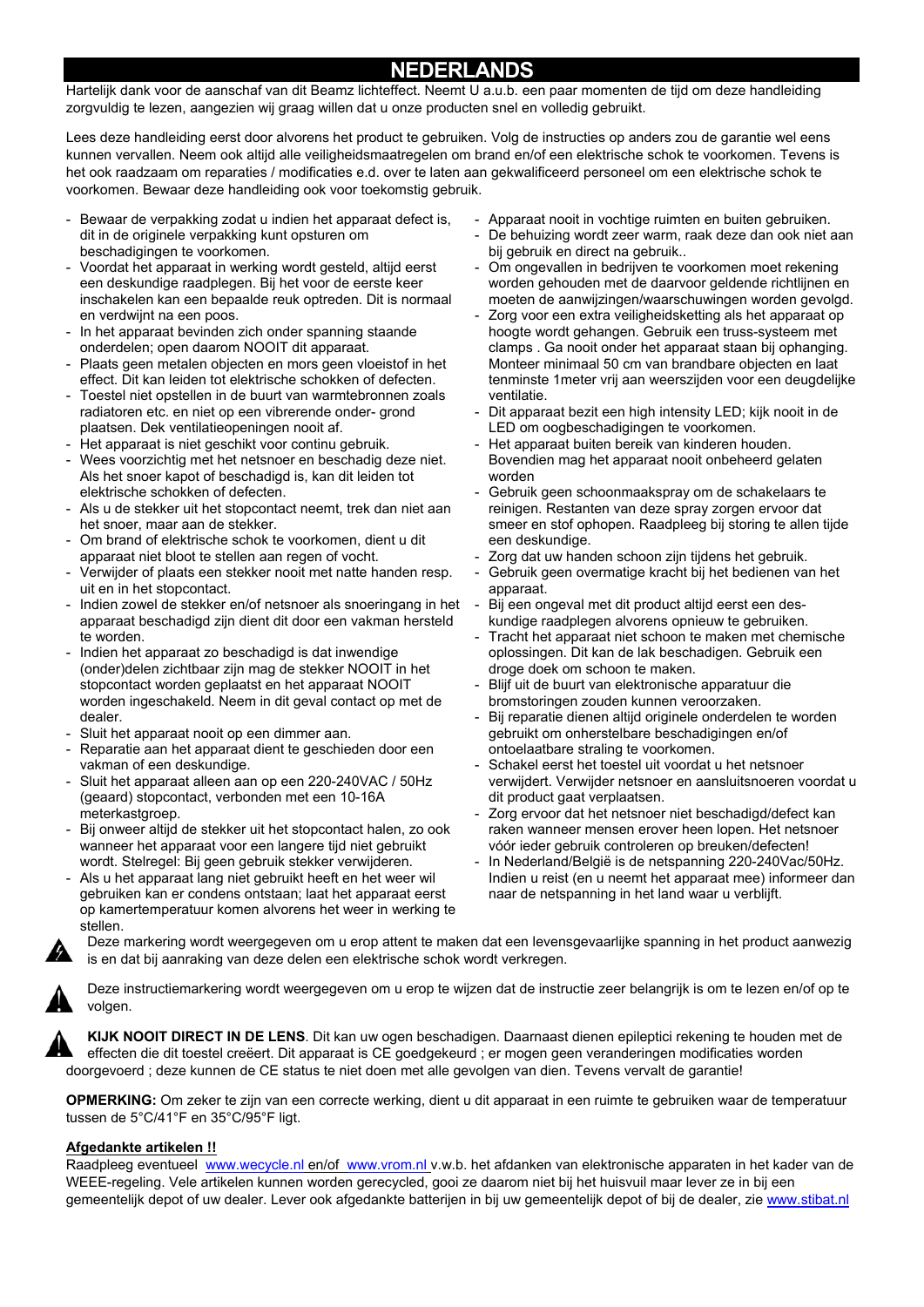## **DEUTSCH**

Vielen Dank für den Kauf dieses Beamz gerat. Nehmen Sie sich einen Augenblick Zeit, um diese Anleitung sorgfältig durchzulesen, damit sie die Möglichkeiten, die unser Produkt bietet, sofort voll ausnutzen können. Lesen Sie erst die Anleitung vollständig vor der ersten Inbetriebnahme durch. Befolgen Sie die Anweisung, da sonst jeglicher Garantieanspruch verfällt. Treffen Sie stets alle Sicherheits-vorkehrungen um Feuer und/oder Stromschlag zu vermeiden. Reparaturen dürfen nur von qualifiziertem Fachpersonal ausgeführt werden, um Stromschlag zu vermeiden. Bewahren Sie diese Anleitung für spätere Bezugnahme auf.

- Bewahren Sie die Verpackung auf, um das Gerät im Bedarfsfall sicher transportieren zu können.
- Bevor das Gerät in Betrieb genommen wird, muss es erst von einem Fachmann überprüft werden. Bei der ersten Benutzung kann etwas Geruch auftreten. Das ist normal und verschwindet nach einer Weile
- Das Gerät enthält unter Spannung stehende Teile. Daher NIEMALS das Gehäuse öffnen.
- Keine Metallgegenstände oder Flüssigkeiten ins Gerät dringen lassen. Sie können zu Stromschlag und Defekten führen.
- Gerät nicht in der Nähe von Wärmequellen wie Heizkörpern aufstellen. Nicht auf eine vibrierende Oberfläche stellen. Niemals die Belüftungsschlitze abdecken.
- Das Gerät ist nicht für Dauerbetrieb geeignet.
- Gehen Sie vorsichtig mit dem Netzkabel um und beschädigen Sie es nicht. Eine beschädigte Netzschnur kann zu Stromschlag und Defekten führen.
- Wenn Sie das Gerät vom Netz trennen, immer am Stecker ziehen, niemals an der Schnur.
- Um Feuer und Stromschlag zu vermeiden, das Gerät vor Regen und Feuchtigkeit schützen.
- Den Stecker nie mit nassen Händen in eine Netzsteckdose stecken oder abziehen.
- Wenn sowohl der Stecker und/oder die Netzschnur bzw. der Kabeleintritt ins Gerät beschädigt sind, müssen sie von einem Fachmann repariert werden.
- Wenn das Gerät so beschädigt ist, dass Innenteile sichtbar sind, darf der Stecker NICHT in eine Steckdose gesteckt werden und das Gerät darf NICHT eingeschaltet werden. Wenden Sie sich in dem Fall an Ihren Fachhändler. Das Gerät darf nicht an einen Dimmer angeschlossen werden.
- Reparaturen dürfen nur von einem Fachmann oder Sachverständigen ausgeführt werden.
- Das Gerät nur an eine geerdete 10-16A Netzsteckdose mit 220-240V AC/50Hz Spannung anschließen.
- Bei Gewitter oder längerem Nichtgebrauch den Netzstecker abziehen. Die Regel gilt: Bei Nichtgebrauch Netzstecker abziehen.
- Wenn das Gerät längere Zeit nicht benutzt wurde, kann sich Kondenswasser gebildet haben. Lassen Sie das Gerät erst auf Zimmertemperatur kommen, bevor Sie es einschalten. Das Gerät nicht in feuchten Räumen oder im Freien benutzen.
- Das Gehäuse wird sehr warm. Während des Betriebs und gleich danach nicht das Gehäuse anfassen.
- Um Unfällen in der Öffentlichkeit vorzubeugen, müssen die geltenden Richtlinien beachtet und die Anweisungen/Warnungen befolgt werden.
- Wenn das Gerät an der Decke befestigt werden soll, muss es mit einer zusätzlichen Sicherheitskette abgesichert werden. Benutzen Sie ein Traversen system mit Haken. Während der Montage darf sich niemand im Bereich darunter aufhalten. Das Gerät muss mindestens 50cm von brennbaren Materialien entfernt angebracht werden. Lassen Sie einen Mindestabstand von 1m an jeder Seite des Geräts frei, um ausreichende Kühlung zu gewährleisten.
- Das Gerät besitzt eine hochintensive LED. Niemals direkt in die LED blicken, um die Augen nicht zu beschädigen.
- Niemals das Gerät kurz hintereinander ein- und ausschalten. Dadurch verkürzt sich die Lebensdauer erheblich.
- Das Gerät außerhalb der Reichweite von Kindern halten. Das Gerät niemals unbeaufsichtigt lassen.
- Die Regler nicht mit Reinigungssprays reinigen. Diese hinterlassen Rückstände, die zu Staub- und Fettansammlungen führen. Bei Störungen immer einen Fachmann um Rat fragen.
- Das Gerät nur mit sauberen Händen bedienen.
- Das Gerät nicht mit Gewalt bedienen.
- Nach einem Unfall mit dem Gerät immer erst einen Fachmann um Rat fragen, bevor Sie es wieder einschalten.
- Keine chemischen Reinigungsmittel benutzen, die den Lack beschädigen. Das Gerät nur mit einem trockenen Tuch abwischen.
- Nicht in der Nähe von elektronischen Geräten benutzen, die Brummstörungen verursachen können.
- Bei Reparaturen nur die Original-Ersatzteile verwenden, um starke Schäden und/oder gefährliche Strahlungen zu vermeiden.
- Bevor Sie das Netz- und/oder Anschlusskabel abziehen, erst das Gerät ausschalten. Netz- und Anschlusskabel abziehen, bevor Sie das Gerät umstellen.
- Sorgen Sie dafür, dass das Netzkabel nicht beschädigt werden kann, wenn Menschen darüber laufen. Das Netzkabel vor jedem Einsatz auf Brüche/Schadstellen überprüfen.
- In Deutschland beträgt die Netzspannung 220-240V AC / 50Hz. Wenn Sie das Gerät auf Reisen mitnehmen, prüfen Sie, ob die örtliche Netzspannung den Anforderungen des Geräts entspricht.

 Dieses Zeichen weist den Benutzer darauf hin, dass lebensgefährliche Spannungen im Gerät anliegen, die bei Berührung einen Stromschlag verursachen.

⊾Dieses Zeichen lenkt die Aufmerksamkeit des Benutzers auf wichtige Hinweise in der Anleitung hin, die unbedingt eingehalten werden müssen.

**NIEMALS DIREKT IN DIE LINSE BLICKEN.** Dies kann Ihre Augen verletzen. Epileptiker müssen die Auswirkungen berücksichtigen, die die Effekte dieses gerat auf ihre Gesundheit haben können. Das Gerät ist CE geprüft. Daher dürfen KEINE Veränderungen vorgenommen werden. Außerdem verfällt bei Veränderungen am Gerät jeglicher Garantieanspruch!

**HINWEIS:** Um einen einwandfreien Betrieb zu gewährleisten, muss die Raumtemperatur zwischen 5° und 35°C liegen.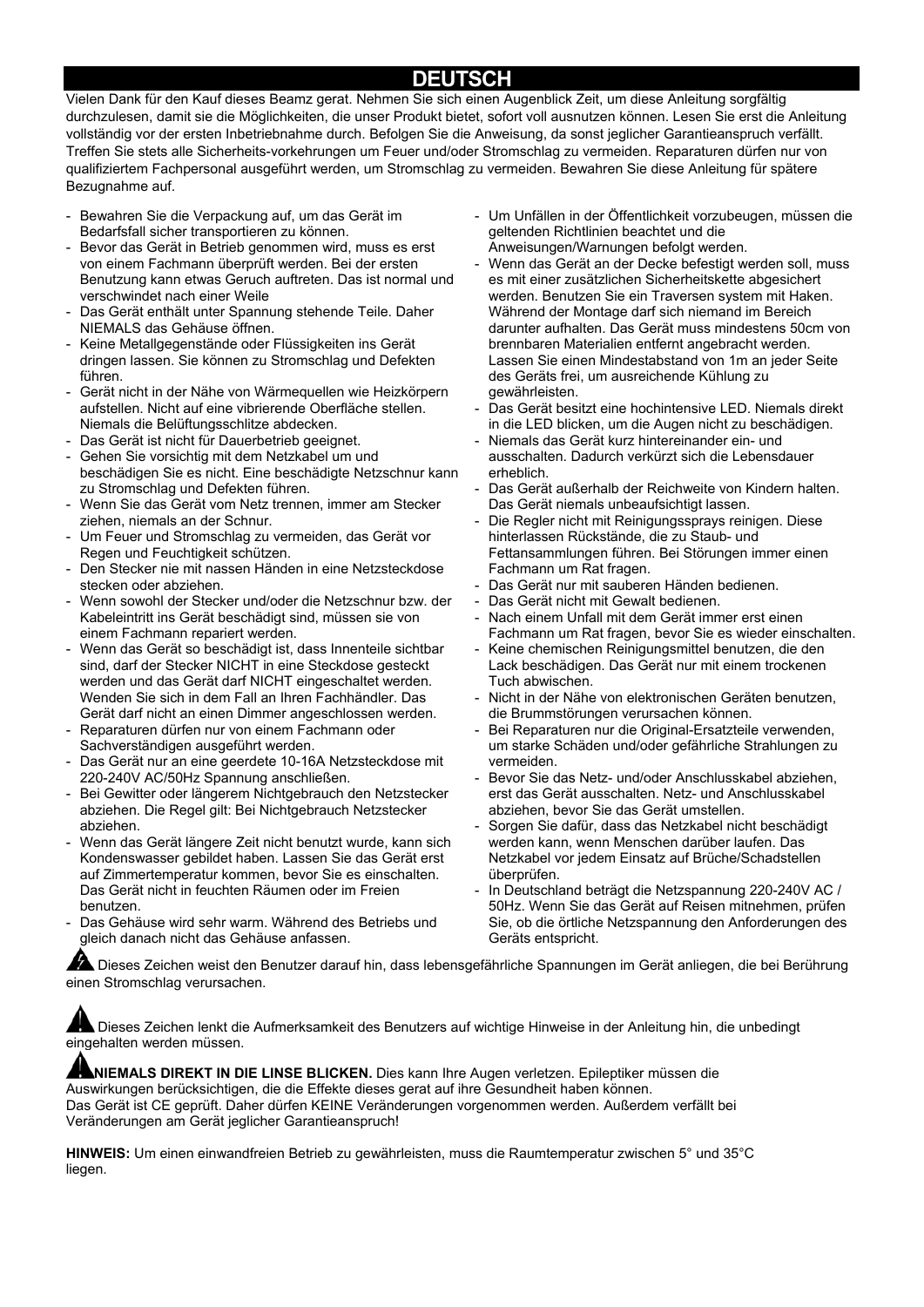#### **ESPAÑOL**

Enhorabuena por la compra de este efecto de luces Beamz. Por favor lea atentamente este manual antes de usar el aparato para disfrutar al completo de sus prestaciones.

Seguir las instrucciones le permite no invalidar la garantía. Tome todas las precauciones para evitar que se produzca fuego o una descarga eléctrica. Las reparaciones solo deben llevarse a cabo por técnicos cualificados para evitar descargas eléctricas. Guarde el manual para futuras consultas.

Antes de usar el aparato, por favor pida consejo a un profesional. Cuando el aparato se enciende por primera vez, suele sentirse cierto olor. Esto es normal y desaparece al poco tiempo.

- Este aparato contiene piezas que llevan voltaje. Por lo tanto NO abra la carcasa.
- No coloque objetos metálicos o vierta líquidos dentro del aparato Podría producir descargas eléctricas y fallos en el funcionamiento.
- No coloque el aparato cerca de fuentes de calor tipo radiadores, etc. No coloque el aparato en superficies vibratorias. No tape los agujeros de ventilación.
- Este aparato no está preparado para un uso continuado.
- Tenga cuidado con el cable de alimentación y no lo dañe. Un daño o defecto en el cable de alimentación puede producir una descarga eléctrica o fallo en el funcionamiento.
- Cuando desconecte el aparato de la toma de corriente, siempre tire de la clavija, nunca del cable.
- No enchufe o desenchufe el aparato con las manos mojadas.
- Si la clavija y/o el cable de alimentación están dañados. necesitan reemplazarse por un técnico cualificado.
- Si el aparato está dañado de modo que puedan verse sus partes internas, NO conecte el aparato a la toma de corriente y NO lo encienda. Contacte con su distribuidor. NO conecte el aparato a un reostato o dimmer.
- Para evitar un fuego o peligro de descarga, no exponga el aparato a la lluvia y a la humedad.
- Todas las reparaciones deben llevarse a cabo exclusivamente por técnicos cualificados.
- Conecte el aparato a una toma de corriente con toma de tierra (220-240Vca/50Hz) protegida por un fusible de 10- 16A.
- Durante una tormenta o si el aparato no va a usarse durante un periodo largo de tiempo, desconéctelo de la toma de corriente. La regla es: Desconéctelo si no lo va a usar.
- Si el aparato no se ha usado en mucho tiempo puede producirse condensación. Deje el aparato a temperatura ambiente antes de encenderlo. Nunca utilice el aparato en ambientes húmedos o en el exterior.
- Durante el funcionamiento, la carcasa se calienta muchísimo. No la toque durante el funcionamiento o inmediatamente después.
- Para prevenir accidentes en las empresas, debe seguir las directrices aplicables y seguir las instrucciones.
- Asegure el aparato con una cadena de seguridad extra si el aparato se monta en un techo. Utilice un sistema de truss con ganchos. Asegúrese de que nadie permanece en el área de montaje. Monte el efecto a una distancia de al menos 50cm de materiales inflamables y deje un espacio de al menos 1 metro a cada lado para permitir que haya suficiente ventilación.
- Este aparato contiene LEDs de alta luminosidad. No mire a la luz del LED para evitar daños en su vista.
- No lo apague y encienda repetidamente. Esto acorta su tiempo de vida.
- Mantenga el aparato fuera del alcance de los niños. No deje el aparato sin vigilancia.
- No utilice sprays limpiadores para limpiar los interruptores. Los residuos de estos sprays producen depósitos de polvo y grasa. En caso de mal funcionamiento, siempre consulte a un profesional.
- Solo maneje el aparato con las manos limpias.
- No fuerce los controles.
- Si el aparato se ha caído, siempre haga que lo verifique un técnico cualificado antes de encenderlo otra vez.
- NO utilice productos químicos para limpiar el aparato. Dañan el barniz. Tan solo límpielo con un trapo seco.
- Manténgalo lejos de equipos electrónicos ya que pueden producir interferencias.
- Solo utilice recambios originales para las reparaciones, de otro modo pueden producirse daños serios y/o radiaciones peligrosas.
- Apague el aparato antes de desconectarlo de la toma de corriente y/o de otros equipos. Desconecte todos los cables y conexiones antes de mover el aparato.
- Asegúrese de que el cable de alimentación no puede dañarse cuando la gente lo pise. Compruebe el cable de alimentación antes de cada uso por si hay daños o defectos.
- El voltaje de funcionamiento es 220-240Vca/50Hz. Compruebe que la toma de corriente coincide. Si tiene que viajar, asegúrese de que el voltaje del país es el adecuado para este aparato.
- Guarde el embalaje original para poder transportar el aparato en condiciones seguras.

Esta señal advierte al usuario de la presencia de alto voltaje en el interior de la carcasa y que es de la suficiente magnitud como para producir una descarga eléctrica.

 Esta señal advierte al usuario de que el manual contiene instrucciones importantes que han de leerse y seguirse al pie de la letra.

NO MIRE DIRECTAMENTE A LA S LENTES. Puede dañarle la vista. Las personas propensas a tener ataques epilépticos deben tener en cuenta los efectos que este efecto de luces puede tener en ellos. Este aparato ha obtenido el certificado CE. Está prohibido hacer cambios en el aparato. ¡Invalidaría el certificado CE y su garantía!

**NOTA:** Para asegurarse de que el aparato funcione correctamente, debe usarse en ambientes a una temperatura de entre 5°C/41°F y 35°C/95°F.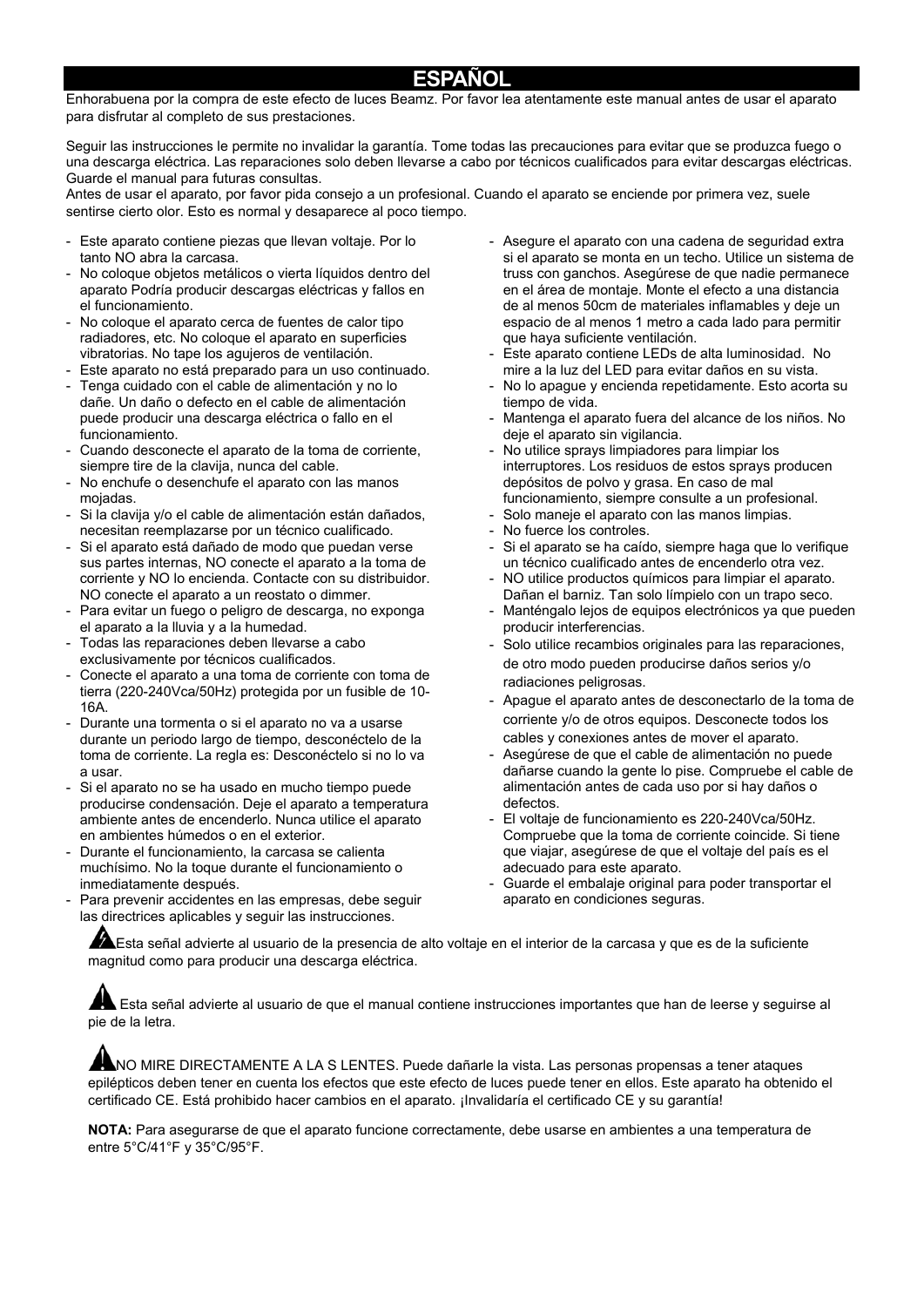## **FRANCAIS**

Nous vous remercions d'avoir acheté un appareil Beamz. Veuillez lire la présente notice avant l'utilisation afin de pouvoir en profiter pleinement.

Veuillez lire la notice avant utilisation. Respectez impérativement les instructions afin de continuer à bénéficier de la garantie. Prenez toutes les précautions nécessaires pour éviter tout incendie ou décharge électrique. Seul un technicien spécialisé peut effectuer les réparations. Nous vous conseillons de conserver la présente notice pour pouvoir vous y reporter ultérieurement.

- Avant d'utiliser l'appareil, prenez conseil auprès d'un spécialiste. Lors de la première mise sous tension, il est possible qu'une odeur soit perceptible. C'est normal, l'odeur disparaîtra peu de temps après.
- L'appareil contient des composants porteurs de tension. N'OUVREZ JAMAIS le boîtier.
- Ne placez pas des objets métalliques ou du liquide sur l'appareil, cela pourrait causer des décharges électriques et dysfonctionnements.
- Ne placez pas l'appareil à proximité de sources de chaleur, par exemple radiateur. Ne positionnez pas l'appareil sur une surface vibrante. N'obturez pas les ouïes de ventilation.
- L'appareil n'est pas conçu pour une utilisation en continu.
- Faites attention au cordon secteur, il ne doit pas être endommagé.
- Lorsque vous débranchez l'appareil de la prise secteur, tenez-le par la prise, ne tirez jamais sur le cordon.
- Ne branchez pas et ne débranchez pas l'appareil avec les mains mouillées.
- Seul un technicien spécialisé peut remplacer la fiche secteur et / ou le cordon secteur.
- Si l'appareil est endommagé et donc les éléments internes sont visibles, ne branchez pas l'appareil, NE L'ALLUMEZ PAS. Contactez votre revendeur. NE BRANCHEZ PAS l'appareil à un rhéostat ou un dimmer.
- Pour éviter tout risque d'incendie ou de décharge électrique, n'exposez pas l'appareil à la pluie ou à l'humidité.
- Seul un technicien habilité et spécialisé peut effectuer les réparations
- Branchez l'appareil à une prise 220-240 V/50 Hz avec terre, avec un fusible 10-16 A.
- Pendant un orage ou en cas de non utilisation prolongée de l'appareil, débranchez l'appareil du secteur.
- En cas de non utilisation prolongée de l'appareil, de la condensation peut être créée. Avant de l'allumer, laissez l'appareil atteindre la température ambiante. Ne l'utilisez jamais dans des pièces humides ou en extérieur.
- Pendant le fonctionnement, le boîtier est très chaud. Ne le touchez pas pendant le fonctionnement et juste après.
- Afin d'éviter tout accident en entreprise, vous devez respecter les conseils et instructions.
- Assurez l'appareil avec une élingue de sécurité s'il doit être monté au plafond. Utilisez un système de crochets. Assurez-vous que personne ne puisse se trouver sous l'appareil. Il doit être monté à 50 cm au moins de tout matériau inflammable et à un mètre au moins de toute surface pour garantir son bon refroidissement.
- Cet appareil contient des LEDs de grande intensité. Ne regardez pas directement les LEDs pour éviter tout troubles de la vision.
- N'allumez pas et n'éteignez pas l'appareil de manière répétée. Cela réduit sa durée de vie.
- Conservez l'appareil hors de la portée des enfants. Ne laissez pas l'appareil sans surveillance.
- N'utilisez pas d'aérosols pour nettoyer les interrupteurs. Les résidus créent des dépôts et de la graisse. En cas de dysfonctionnement, demandez conseil à un spécialiste.
- Ayez toujours les mains propres pour utiliser l'appareil.
- Ne forcez pas les réglages.
- Si l'appareil est tombé, faites-le toujours vérifier par un technicien avant de le rallumer.
- Pour nettoyer l'appareil, n'utilisez pas de produits chimiques qui abîment le revêtement, utilisez uniquement un tissu sec.
- Tenez toujours l'appareil éloigné de tout équipement électrique pouvant causer des interférences.
- Pour toute réparation, il faut impérativement utiliser des pièces d'origine, sinon il y a risque de dommages graves et / ou de radiations dangereuses.
- Eteignez toujours l'appareil avant de le débrancher du secteur et de tout autre appareil. Débranchez tous les cordons avant de déplacer l'appareil.
- Assurez-vous que le cordon secteur n'est pas abîmé si des personnes viennent à marcher dessus. Avant toute utilisation, vérifiez son état.
- La tension d'alimentation est de 220-240 V~/50 Hz. Vérifiez la compatibilité. Si vous voyagez, vérifiez que la tension d'alimentation du pays est compatible avec l'appareil.
- Conservez l'emballage d'origine pour pouvoir transporter l'appareil en toute sécurité.



Ce symbole doit attirer l'attention de l'utilisateur sur les tensions élevées présentes dans le boîtier de l'appareil, pouvant engendrer une décharge électrique.

Ce symbole doit attirer l'attention de l'utilisateur sur des instructions importantes détaillées dans la notice, elles doivent être lues et respectées.



NE REGARDEZ PAS DIRECTEMENT LA LENTILLE. Cela peut créer des troubles de la vision. Les personnes photosensibles et épileptiques doivent prendre en compte les effets que ce jeu de lumière peut causer.

Cet appareil porte le symbole CE. Il est interdit d'effectuer toute modification sur l'appareil. La certification CE et la garantie deviendraient caduques !

**NOTE:** Pour un fonctionnement normal de l'appareil, il doit être utilisé en intérieur avec une plage de température maximale autorisée entre 5°C/41°F et 35°C/95°F.



**Ne jetez pas les produits électriques dans la poubelle domestique. Déposez‐les dans une déchetterie. Demandez conseil aux autorités locales ou à votre revendeur.**

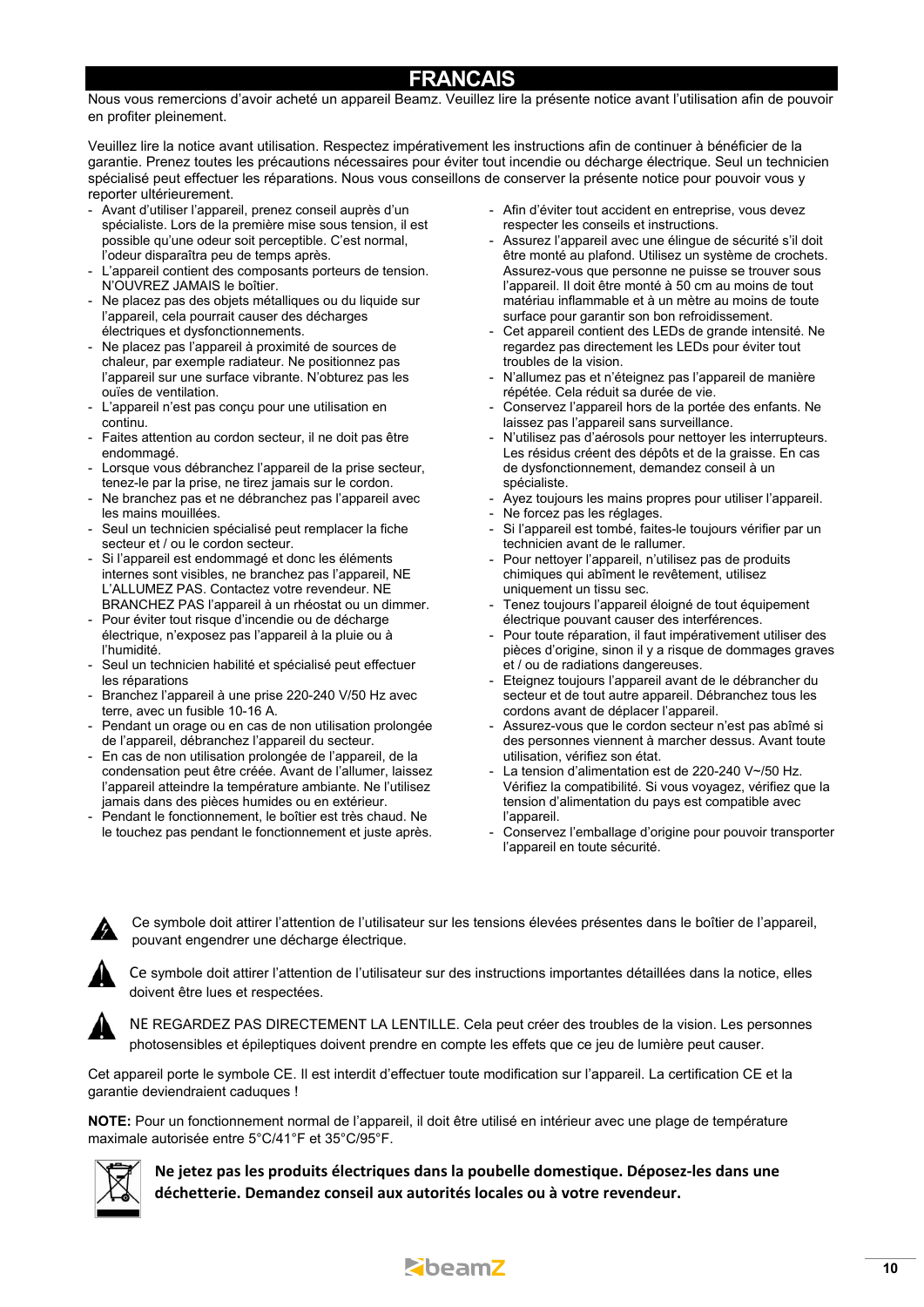## **INSTALLATION**

**ATTENTION : Lors de l'installation, tenez compte des normes nationales respectives ! Seuls des revendeurs et installateurs habilités peuvent procéder à l'installation.** 



#### **Attention:**

- L'installation de l'appareil doit être pensée et réalisée de telle sorte que le support de fixation puisse supporter 10 fois le poids de l'appareil pendant une heure sans aucune déformation.
- L'installation doit toujours être assurée par un second système de fixation, par exemple un filet ou une élingue. Ce second système doit être conçu de telle sorte que aucun élément de l'installation ne puisse tomber si la fixation principale venait à rompre.
- Assurez-vous que la zone sous l'emplacement de montage ne puisse pas accueillir de public pendant le montage, le démontage et l'utilisation.
- Le responsable du fonctionnement doit faire approuver par un expert les conditions d'installation et d'utilisation de l'appareil avant la première mise en service et après tout changement.
- Le responsable du fonctionnement doit faire approuver par un expert les conditions d'installation et d'utilisation de l'appareil, une fois par an.
- L'appareil doit être installé de telle sorte que personne ne puisse l'atteindre, passer dessous ou être assis.



**ATTENTION : Lorsque vous installez l'appareil, assurez-vous qu'il n'y a aucun matériau fortement inflammable (décorations par exemple) à 5 mètres au moins de l'appareil.** 





#### **ALIMENTATION**

L'étiquette sur la face arrière de l'appareil indique le type d'alimentation à utiliser. Vérifiez que la tension secteur corresponde bien ; toute autre tension que celle mentionnée va détruire l'appareil. Reliez l'appareil au secteur, il peut être utilisé. N'utilisez pas de dimmer ou alimentation réglable.

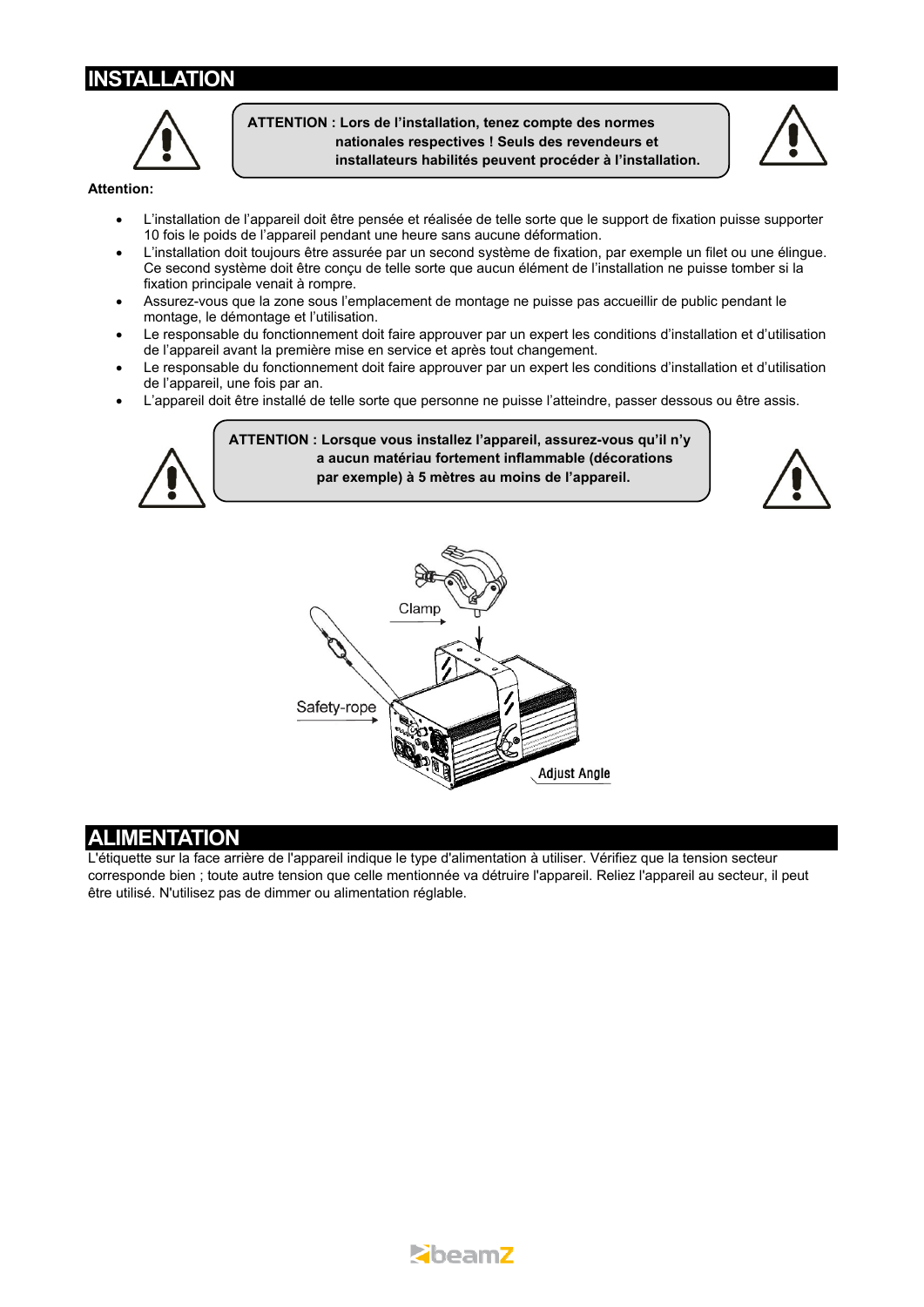## **UTILISATION DE L'APPAREIL**

Le LED FlatPAR-186x10mm UV dispose de 4 modes de fonctionnement :

**A.** Mode Slave : réglez l'appareil "Master" sur le mode de fonctionnement souhaité. Réglez l'appareil "Slave" sur l'adresse DMX D001, il va suivre les instructions du "Master".

**B.** Mode gestion DMX – (D001 – D512)

Cette fonction vous permet de gérer chaque caractéristique avec un contrôleur DMX512.

**C.** Mode manuel couleur UV - Réglez un des quatre groupes de LEDs UV pour mixer votre effet.

**D.** Mode Auto/Sound - 3 modes auto et modes son réagissant à la musique, disponibles.

Une fois le mode ou le réglage choisi, appuyez sur la touche ENTER pour confirmer.

| <b>MODE</b>                       | <b>MENU</b>                                 | <b>UP - DOWN</b>                                                                                              |
|-----------------------------------|---------------------------------------------|---------------------------------------------------------------------------------------------------------------|
| <b>Adresse DMX</b><br>(ch. 1-512) | ENTER                                       |                                                                                                               |
| <b>AUTO 1</b>                     |                                             |                                                                                                               |
| (instant)                         | ENTER<br>MENL<br>COWM                       | ENTER<br><b>DOWN</b><br>ENTER<br>COWA<br>MENU                                                                 |
| <b>AUTO 2</b><br>(fade smooth)    |                                             |                                                                                                               |
| <b>AUTO 3</b>                     |                                             | MEN.<br>DOM/                                                                                                  |
| (fade in/out)                     | <b>DOWN</b><br><b>DVTD</b>                  | ●<br>MENU<br><b>DOWN</b><br>MENU<br>ENTER<br>ENTER<br><b>DOWN</b><br>UP.<br><b>UP</b>                         |
| <b>SOUND Mode</b>                 | $\bullet$                                   |                                                                                                               |
| <b>MANUAL</b><br>(couleur UV)     |                                             |                                                                                                               |
| <b>MANUAL</b>                     | 00M<br>$i$ <sub>KTE</sub><br>MENI.          |                                                                                                               |
| (couleur UV)                      | DOW                                         |                                                                                                               |
| <b>MANUAL</b>                     |                                             |                                                                                                               |
| (couleur UV)                      | www.                                        | $\overline{0000}$<br><b>WENU</b><br><b>ENTER</b>                                                              |
| <b>MANUAL</b>                     |                                             |                                                                                                               |
| (couleur UV)                      |                                             |                                                                                                               |
| <b>FLASH</b>                      | $\sum_{n=m}$<br><b>ENTER</b><br><b>MENU</b> | $\bullet$<br>$\sum_{n\geq 0}$<br>$\sum_{n=1}^{\infty}$<br>$\frac{1}{2}$<br>$\bullet$<br>å<br>Ŧ<br><b>DOWN</b> |

## **A. MODE MASTER/SLAVE**

Reliez vos appareils en une chaîne avec la fiche XLR sur la face arrière de l'appareil. Utilisez des cordons standards pour transfert de données pour relier les appareils entre eux. Le premier appareil de la chaîne (master) utilise uniquement la fiche XLR femelle. Le dernier appareil de la chaîne utilise uniquement la fiche XLR mâle. Reliez le premier appareil "Slave" au "Master. Réglez l'appareil "Master" sur le mode de fonctionnement choisi. Réglez tous les autres appareils "Slave" sur le mode DMX D001.

#### **B. MODE DMX**

Si vous utilisez un contrôleur DMX, vous devez régler l'adresse DMX : la valeur est de 1 à 512 ; l'appareil recevra alors le signal en conséquence.

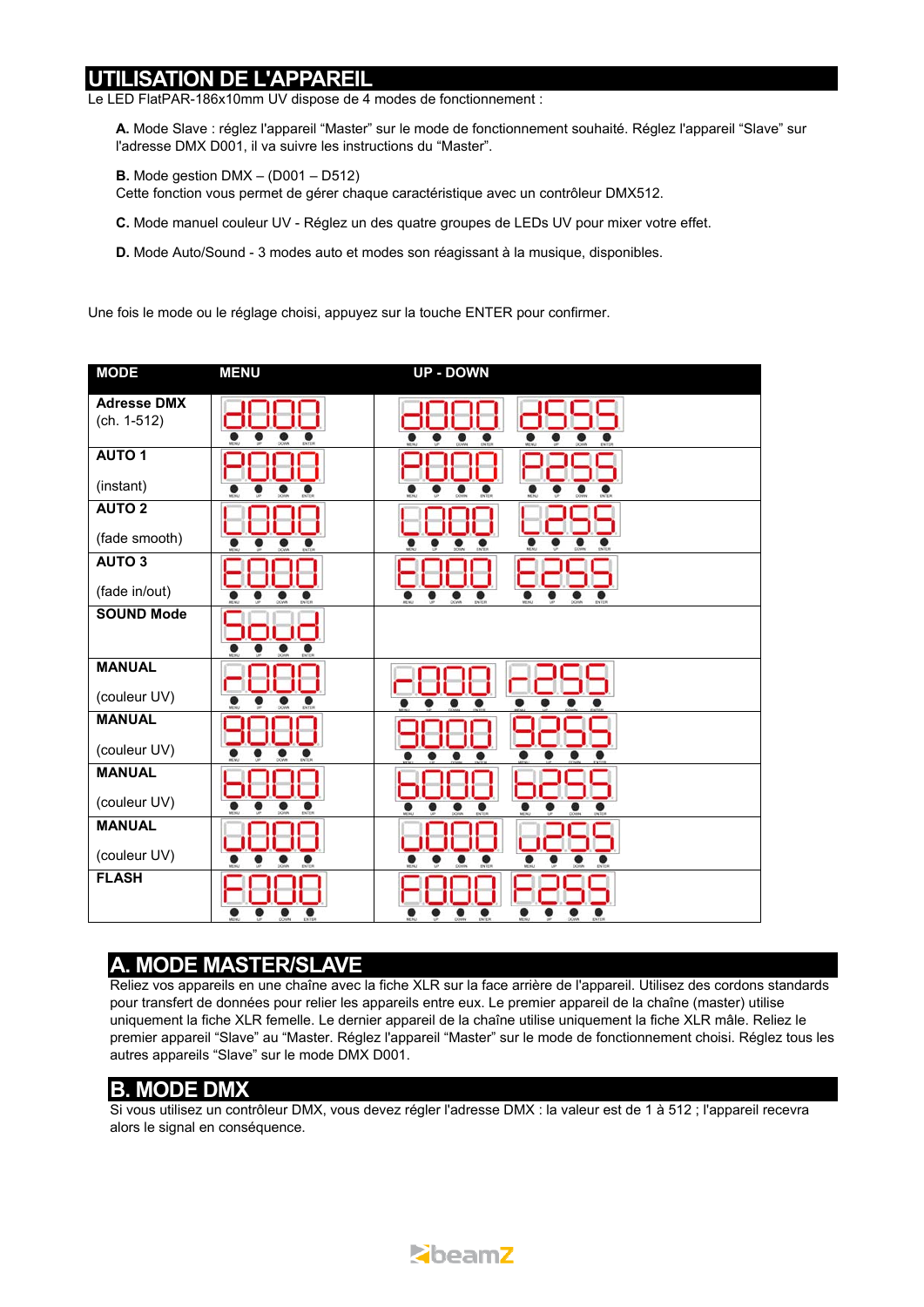## **DMX**

#### **7 canaux**

| Canal           | <b>Fonction</b>      | Valeur  | <b>Fonction</b>    |
|-----------------|----------------------|---------|--------------------|
| CH <sub>1</sub> | Master Dimming       | 000-255 |                    |
| CH <sub>2</sub> |                      | 000-255 |                    |
| CH <sub>3</sub> | <b>LED UV</b>        | 000-255 | Dimming 0-100%     |
| CH <sub>4</sub> |                      | 000-255 |                    |
| CH <sub>5</sub> |                      | 000-255 |                    |
| CH <sub>6</sub> | Strobe               | 000-003 | sans fonction      |
|                 |                      | 004-255 | Strobe / vitesse   |
| CH <sub>7</sub> | Mode Auto /<br>Sound | 000-050 | sans fonction      |
|                 |                      | 051-100 | Auto 1 Instant     |
|                 |                      | 101-150 | Auto 2 Fade smooth |
|                 |                      | 151-200 | Auto 3 Fade in/out |
|                 |                      | 201-255 | Sound mode         |

### **C. MODE MANUAL UV**

Allumez l'appareil et appuyez sur la touche MENU jusqu'à ce que "rXXX" soit affiché ; vous êtes dans le premier mode dimming rouge. Appuyez sur les touches UP et DOWN pour régler l'intensité des LEDs et confirmez le réglage en appuyant sur ENTER. Lorsque "gXXX" s'affiche, vous êtes dans le deuxième mode dimming, "bXXX" dans le troisième mode dimming, "uXXX" dans le quatrième mode dimming.

## **D. MODE AUTO/SOUND**

Auto Mode : trois modes sont disponibles :

- Instant (PXXX) (instantané)
- Smooth (LXXX) (doux)
- Fade (EXXX) (transition)

La durée de défilement est réglable dans les trois modes (000-255).

## **NETTOYAGE APPAREIL**

.

Le nettoyage des lentilles optiques interne et externe et / ou des miroirs doit être effectué périodiquement pour garantir une puissance lumineuse optimale. La fréquence de nettoyage dépend de l'environnement dans lequel l'appareil est utilisé : poussière, fumées, environnement particulièrement sale : tout cela peut créer une importante accumulation de salissures sur les optiques.

- Assurez-vous que personne ne peut se trouver sous l'emplacement de l'appareil pendant son fonctionnement.
- Le boîtier, les fixations et accessoires d'installation (plafond, structures, suspensions) ne doivent en aucun cas être déformés.
- Le cordon secteur ne doit présenter aucun défaut et doit être immédiatement remplacé même si un léger problème est relevé.
- Pour protéger l'appareil de toute surchauffe, les ailettes du ventilateur et les ouïes d'aération doivent être nettoyées tous les mois.
- L'intérieur de l'appareil doit être nettoyé une fois par an avec un compresseur.
- Nettoyez avec un tissu doux et un liquide classique de nettoyage de vitres.
- Séchez toujours correctement tous les éléments.
- Nettoyez les optiques externes tous les 20 jours au moins. Nettoyez les optiques internes tous les 30 à 60 jours.

**ATTENTION : Nous recommandons fortement que le nettoyage intérieur soit fait par un technicien qualifié !** 

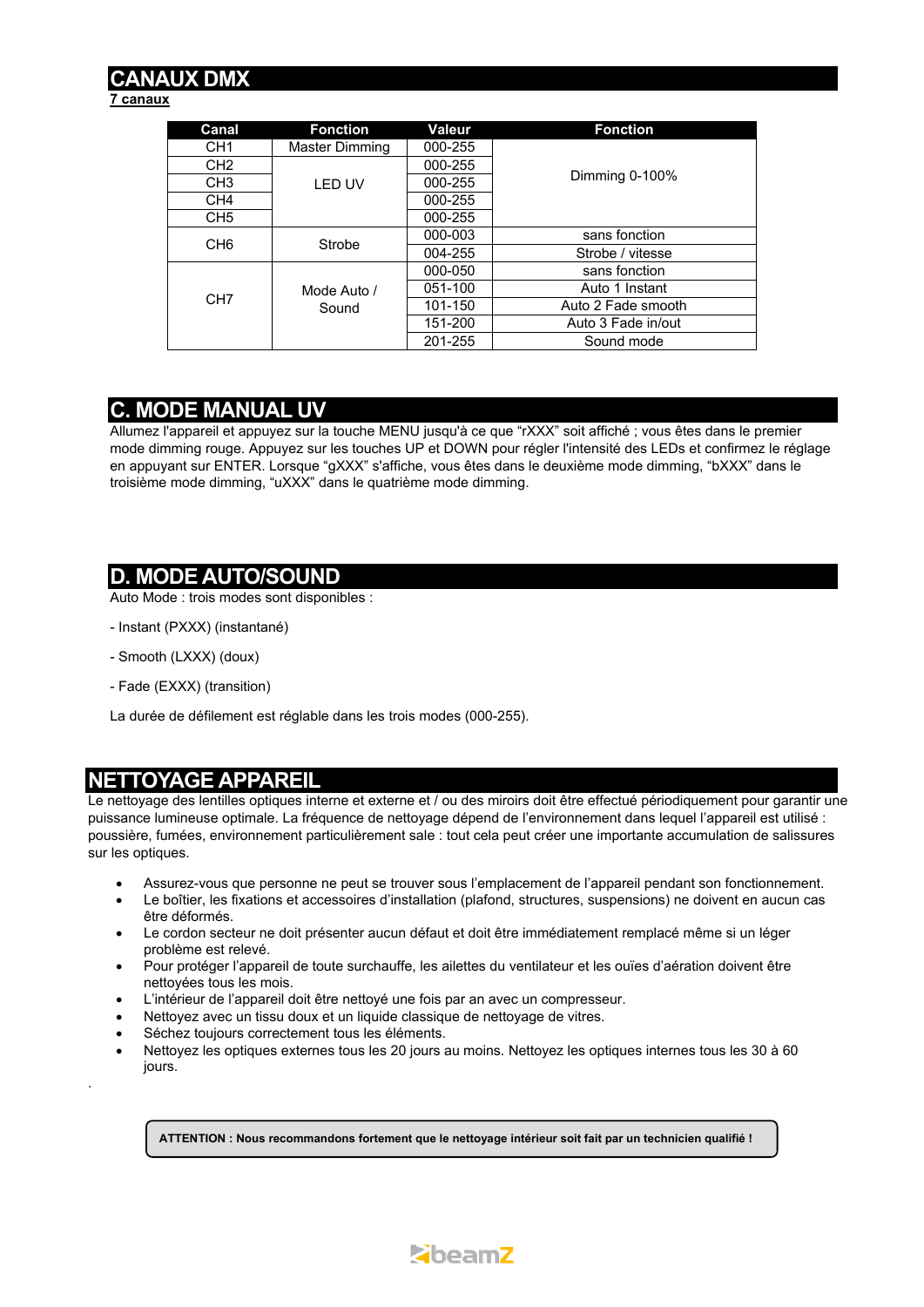## **CARACTERISTIQUES TECHNIQUES**

| Alimentation         | 100-240 V~/ 50-60 Hz              |  |
|----------------------|-----------------------------------|--|
| Puissance            | 30W                               |  |
| I FD                 | 186x10 mm LED UV                  |  |
| Fusible              | F2A                               |  |
| Signal de commande   | signal DMX                        |  |
| Canaux               | 7 canaux                          |  |
| Modes                | DMX, Auto, Sound et Master-Slave. |  |
| <b>Dimensions</b>    | 218 x 218 x 72 mm                 |  |
| Poids (par appareil) | 1 kg                              |  |

Données spécifiques. Les valeurs actuelles peuvent légèrement varier d'un appareil à l'autre. Tout droit de modification réservé sans notification préalable.

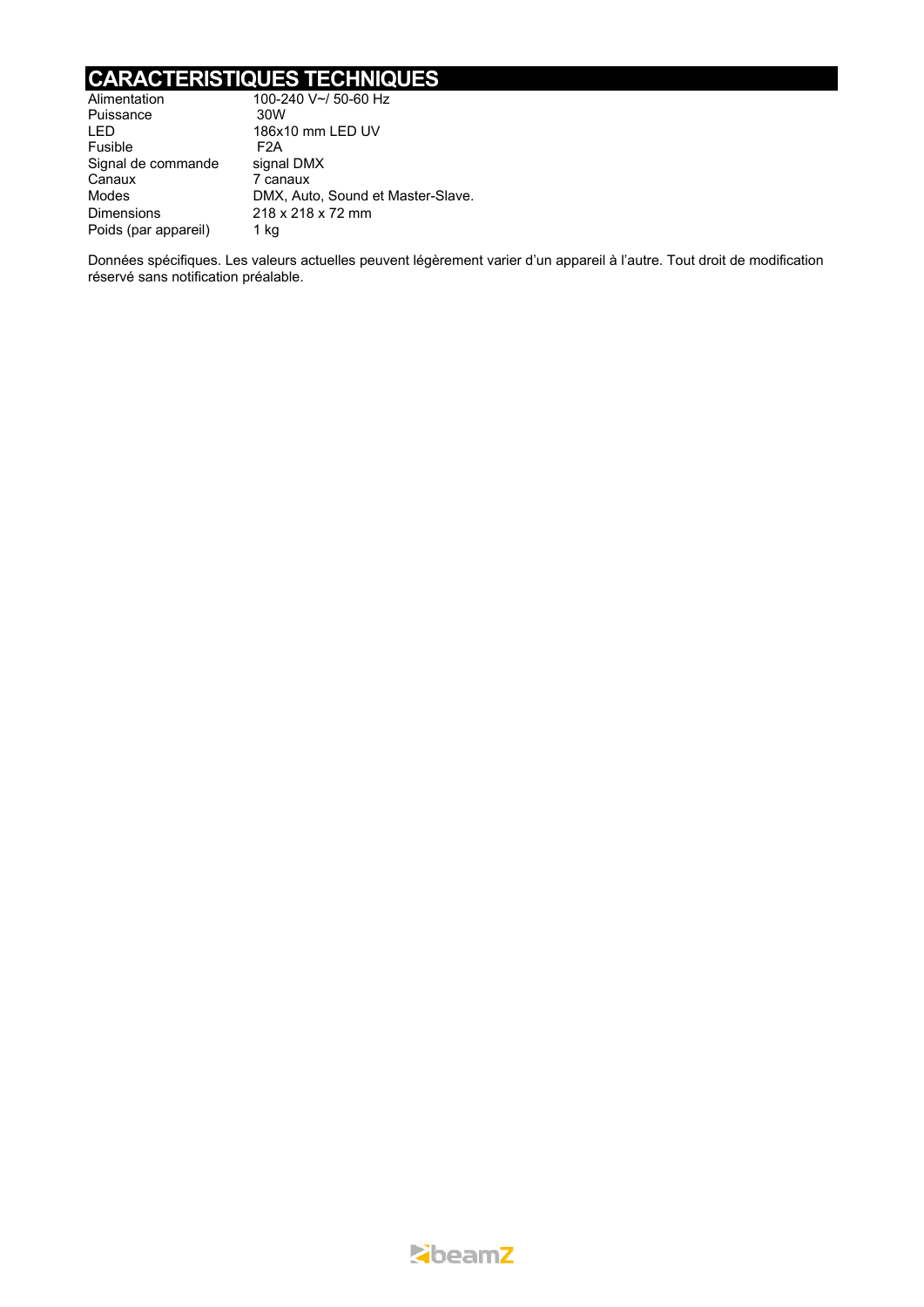## **POLSKI**

Gratulujemy zakupu urządzenia marki BeamZ. Proszę o przeczytanie instrukcji przed użyciem urządzenia, aby jak najlepiej móc wykorzystać jego możliwości.

Przeczytaj tę instrukcję przed pierwszym użyciem urządzenia. Postępuj zgodnie z instrukcją, aby nie utracić gwarancji. Zwróć uwagę na wszystkie ostrzeżenia, aby uniknąć pożaru lub/oraz porażenia prądem. Naprawy mogą być przeprowadzane jedynie przez autoryzowany serwis. Zatrzymaj tę instrukcję na wypadek potrzeby w przyszłości.

- Przed użyciem skonsultuj się ze specjalistą. Podczas pierwszego użycia urządzenie może wydzielić specyficzny zapach. To zupełnie normalne, zniknie po chwili.

- Urządzenie posiada podzespoły przewodzące prąd. Nie otwieraj obudowy urządzenia.

- Nie umieszczaj metalowych obiektów ani płynów w urzadzeniu. Może to spowodować porażenie prądem lub uszkodzenie sprzętu.

- Nie umieszczaj w pobliżu takich źródeł ciepła jak grzejnik itd. Nie umieszczaj urządzenia na wibrującej powierzchni. Nie zasłaniaj kanałów wentylacyjnych.

- Urządzenie nie jest przeznaczone do ciągłej pracy. - Pamiętaj, aby nie uszkodzić przewodu zasilającego. Uszkodzony przewód zasilający może spowodować porażenie prądem lub uszkodzenie sprzetu.

- Podczas wyjmowania wtyczki z gniazdka zawsze ciągnij za wtyczkę, nie za kabel.

- Nie wtykaj kabla mając mokre dłonie.

- Jeśli wtyczka lub/oraz kabel zasilający jest uszkodzony, musi być wymieniony przez wykwalifikowaną osobę.

- Jeśli urządzenie jest uszkodzone na tyle, że widoczne są części wewnętrzne, nie podłączaj sprzętu do gniazdka, ani go nie uruchamiaj. Skontaktuj się z dystrybutorem. Nie podłączaj urządzenia do opornika bądź dimmera.

- Aby uniknąć porażenia prądem, nie wystawiaj urządzenia na działanie warunków atmosferycznych ani na wilgoć.

- Sprzęt może być naprawiany tylko w autoryzowanym serwisie.

- Podłączaj urządzenie do uziemionego źródła zasilania (220-240Vac/50Hz) z bezpiecznikiem 10-16A.

- Podczas burzy lub w sytuacjach, gdy urządzenie nie jest używane przez dłuższy czas, odłącz je od gniazdka. Zasada brzmi: odłącz sprzęt od gniazdka, gdy go nie używasz.

- Jeśli urządzenie nie było używane przez dłuższy czas, może wystąpić condensacja. Pozwól na to, aby sprzęt osiągnął temperaturę pokojową. Nigdy nie używaj w wilgotnych pomieszczeniach, bądź na zewnątrz.

- Podczas użytkowania znacznie wzrasta temperatura obudowy. Nie dotykaj jej w czasie pracy, bądź natychmiast po wyłączeniu urządzenia.

- Aby uniknąć wypadków w pracy, wykonuj polecenia zawarte w tej instrukcji.

- Zabezpiecz urządzenie dodatkowym łańcuchem bezpieczeństwa. Używaj wysokiej jakości haków. Upewnij się, że nikt nie stoi w pobliżu okolicy montażu. Montuj sprzęt w odległości co najmniej 50cm od materiałów łatwopalnych i zachowuj co najmniej 1m wolnej przestrzeni z każdej strony, aby zapewnić odpowiednie chłodzenie

- Urządzenie posiada diody LED wysokiej mocy. Nie patrz bezpośrednio na diody, aby nie uszkodzić wzroku. - Nie włączaj i wyłączaj urządzenia co chwilę. Skraca to jego żywotność.

- Trzymaj z dala od dzieci. Nie zostawiaj sprzętu bez opieki.

- Nie używaj spray'ów do czyszczenia przełączników. To powoduje osiadanie się kurzu oraz tłuszczu. W przypadku usterki zasięgnij rady u specjalisty. Obsługuj urządzenie mając czyste ręce.

- Nie naciskaj przycisków z zbyt dużą siłą.

- Jeśli urządzenie upadnie, przed kolejnym włączeniem zawsze musi być sprawdzone przez wykwalifikowanego technika.

- Nie używaj chemikaliów do czyszczenia obudowy. Niszczą one lakier. Dokonuj czyszczenia za pomocą suchej szmatki.

- Trzymaj z dala od innej elektroniki, która może spowodować zakłócenia.

- Podczas serwisu używaj tylko oryginalnych części. W innym przypadku może nastąpić poważne uszkodzenie sprzętu, lub niebezpieczne promieniowanie.

- Wyłącz urządzenie przed wyciągnięciem kabla zasilającego. Odłącz wszystkie kable przed

przenoszeniem sprzętu.

- Upewnij się, że nikt nie uszkodzi kabla zasilającego. Sprawdź przed każdym użyciem, czy kabel zasilający nie nosi znamion uszkodzenia.

- Urządzenie może pracować przy napięciu 220- 240Vac/50Hz. Jeśli podróżujesz ze sprzętem, sprawdź, czy możesz je bezpiecznie podłączyć do prądu.

- Zachowaj oryginalny karton, aby móc transportować urządzenie w bezpiecznych warunkach.



Ten znak zwraca uwagę użytkownika na wysokie napięcie, które jest obecne w środku obudowy urządzenia. Napięcie jest wystarczające, aby porazić użytkownika.



Ten znak zwraca uwagę użytkownika do ważnych informacji, które znajdują się w instrukcji. Informacje te powinny być przeczytane oraz uwzględnione w codziennym użytkowaniu.



**NIE PATRZ BEZPOŚREDNIO NA SOCZEWKĘ.** Może to spowodować uszkodzenie wzroku. Stroboskop może spowodować atak epilepsji!

Urządzenie posiada certyfikat CE. **Nie wolno** wprowadzać żadnych zmian w urządzeniu. Każda modyfikacja sprzętu spowoduje utratę certyfikatu CE oraz gwarancji! **UWAGA:** Urządzenie może funkcjonować w pomieszczeniach o temperaturze pomiędzy 5°C/41°F oraz 35°C/95°F.



**WAŻNA INFORMACJA:** Urządzenia elektryczne muszą być składowane w miejscach do tego przeznaczonych. Sprawdź, gdzie w Twojej okolicy znajduje się najbliższe centrum recyklingu. Specyfikacja techniczna poszczególnych urządzeniach może się nieznacznie różnić. Specyfikacja może ulec zmian bez powiadomień.

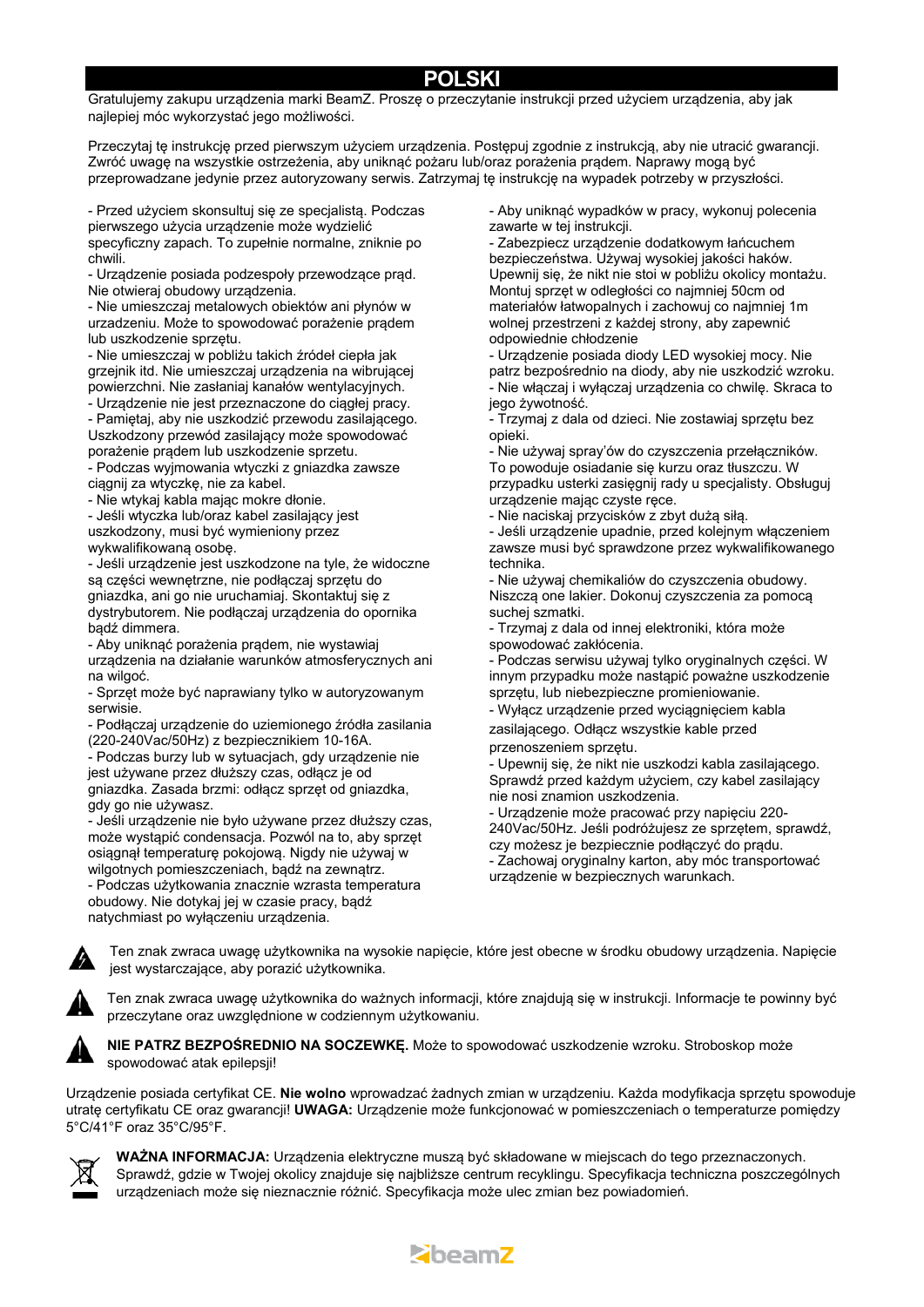## **INSTALACJA**



**UWAGA: Respektuj normy bezpieczeństwa dotyczące instalacji urządzenia. Instalacja może być przeprowadzona przez wykwalifikowanego pracownika bądź dystrybutora!** 



#### **Uwaga:**

- Instalacja urządzenia powinna być przeprowadzona na konstrukcji, która jest w stanie utrzymać 10-krotność wagi sprzętu przez godzinę bez żadnych deformacji.
- Instalacja musi być zawsze dodatkowo zabezpieczona, np. linką bezpieczeństwa. Dodatkowe zabezpieczenie musi być skonstruowane w taki sposób, że żaden element instalacji nie spadnie w przypadku awarii głównego zabezpieczenia.
- Upewnij się, że przestrzeń pod instalacją jest wolna od osób postronnych podczas montażu, demontażu oraz serwisu.
- Operator musi się upewnić, że wszelkie instalacje są zaakceptowane przez eksperta przez użytkowaniem sprzętu. Takie instalacje muszą być kontrolowane co najmniej raz na rok.
- Urządzenie powinno być zamontowane w miejscu niedostępnym dla osób postronnych.



#### **ZASILANIE**

Na naklejce z tyłu urządzenia znajduje się oznaczenie dotyczące rodzaju zasilania. Sprawdź, czy napięcie w gniazdku zgadza się z wymaganym przez producenta. Złe napięcie może spowodować nienaprawialne uszkodzenie urządzenia.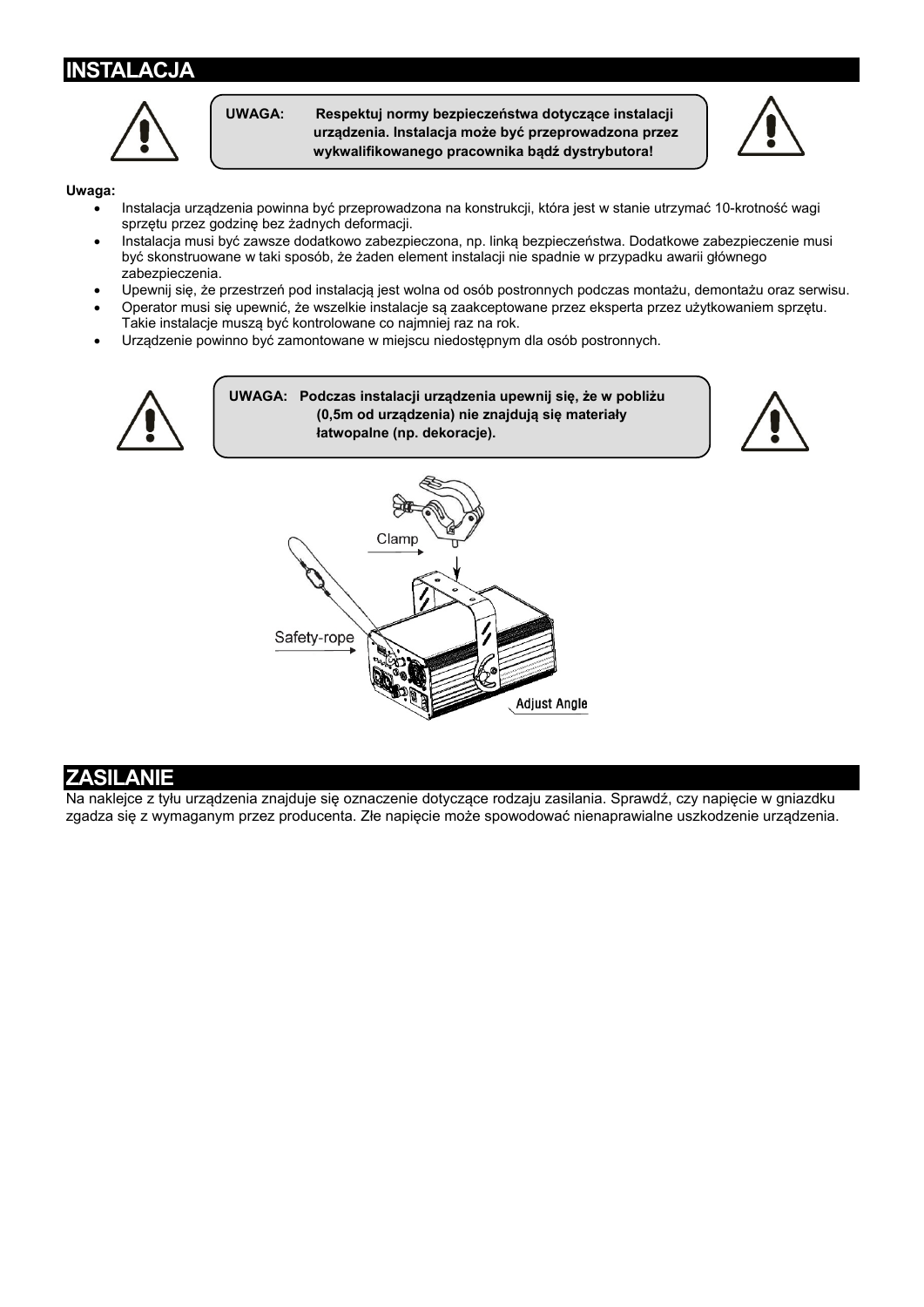## **OBSŁUGA URZĄDZENIA**

Reflektor LED FlatPAR-186x10mm UV DMX posiada cztery tryby pracy:

A. Tryb Master/Slave – Ustaw urządzenie "Master" w pożądany tryb. Ustaw pozostałe urządzenia w tryb DMX, adres D001.

- **B.** Tryb DMX (D001 D512) Ta funkcja pozwoli Ci na kontrolę każdego urządzenia zapomocą sterownika DMX.
- **C.** Tryb manualny UV Dopasuj jedną z czterech grup diod UV, aby zmiksować efekt.

**D.** Tryb Auto/Dźwiękowy – Urządzenie posiada 3 programy auto oraz 3 programy reagujące na dźwięk. Aby zatwierdzić wybór programu, naciśnij przycisk ENTER.

Po wybraniu trybu działania, musisz potwierdzić go naciskając ENTER.

| <b>MODE</b>                        | <b>MENU</b>                               | <b>UP - DOWN</b>                                                                         |
|------------------------------------|-------------------------------------------|------------------------------------------------------------------------------------------|
| <b>DMX Adress</b><br>$(ch. 1-512)$ |                                           |                                                                                          |
| <b>AUTO 1</b>                      |                                           |                                                                                          |
| (instant)                          |                                           |                                                                                          |
| <b>AUTO 2</b>                      |                                           |                                                                                          |
| (fade smooth)                      | <b>MENA</b>                               | ENTER<br>DOWN                                                                            |
| AUTO <sub>3</sub>                  |                                           |                                                                                          |
| (fade in/out)                      |                                           | ENTER<br>ENTER<br>DOWN<br>MENU<br><b>DOMN</b>                                            |
| <b>SOUND Mode</b>                  |                                           |                                                                                          |
| <b>MANUAL</b>                      |                                           |                                                                                          |
| (colour UV)                        | MENI<br>DOM                               |                                                                                          |
| <b>MANUAL</b>                      |                                           |                                                                                          |
| (colour UV)                        | ENTER<br><b>MEN</b><br>DOWN               |                                                                                          |
| <b>MANUAL</b>                      |                                           |                                                                                          |
| (colour UV)                        |                                           |                                                                                          |
| <b>MANUAL</b>                      |                                           |                                                                                          |
| (colour UV)                        |                                           | ENTER                                                                                    |
| <b>FLASH</b>                       | MDA<br><b>DOWN</b><br>D(III)<br><b>UP</b> | $\bullet$<br>$\bullet$<br>$\sum_{i=1}^{\infty}$<br>MON<br>उ<br><b>DYTER</b><br>WING<br>⊽ |

## **A. TRYB MASTER/SLAVE**

Połącz szeregowo urządzenia za pomocą kabla DMX XLR – XLR do gniazda z tyłu urządzenia. Urządzenie "Master" będzie używać tylko gniazda żeńskiego. Ostatnie urządzenie "Slave" będzie używać tylko gniazda męskiego. Podłącz pierwsze urządzenie "Slave" do urządzenia "Master". Urządzenie "Master" ustaw w pożądany tryb, natomiast urządzenie "Slave" ustaw w tryb DMX d001.

## **B. TRYB DMX**

Aby sterować urządzeniem za pomocą sterownika DMX, należy podłączyć je kablem DMX oraz ustawić odpowiedni adres w zakresie od d001-d512.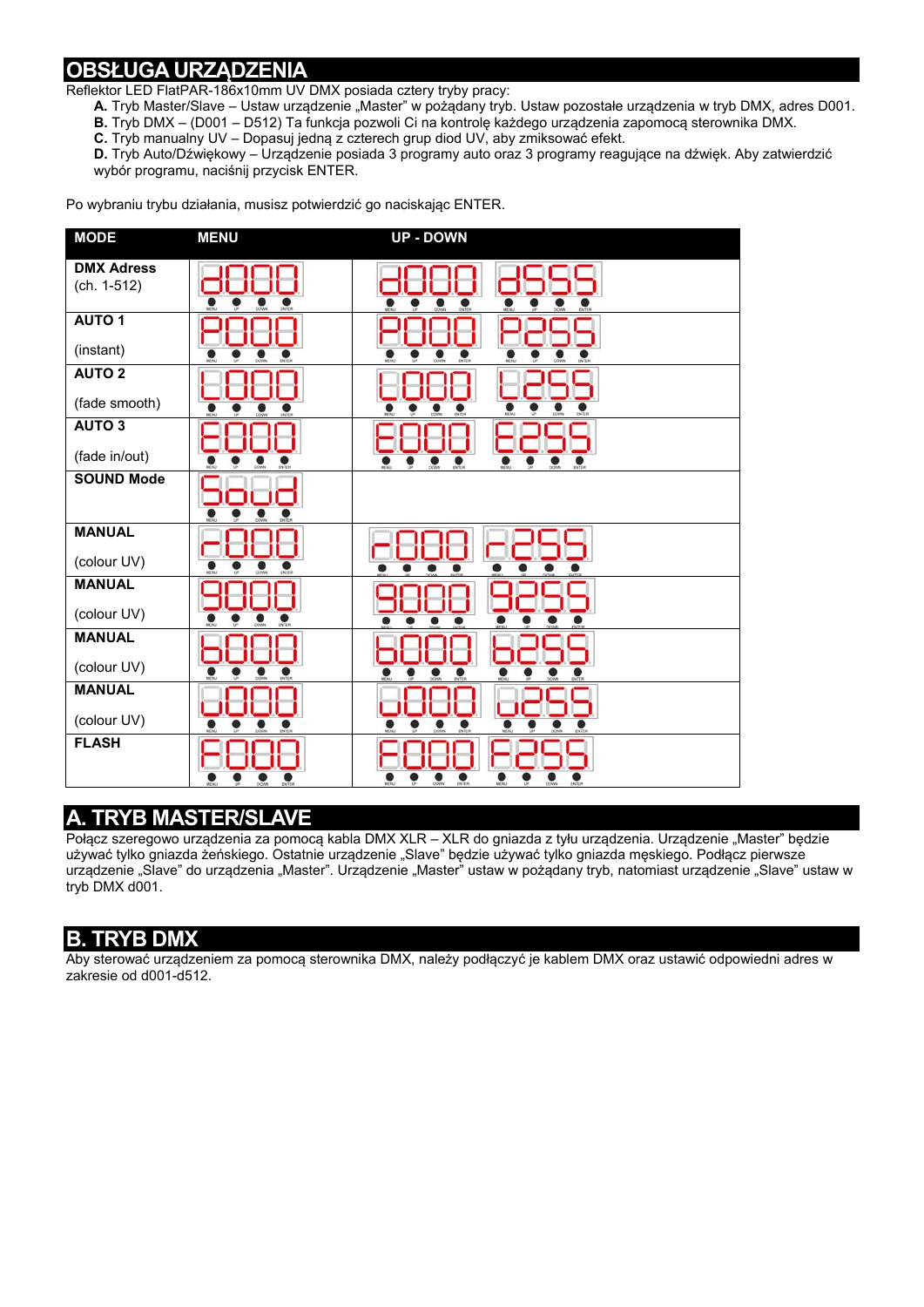## **TRYB DMX**

#### **7** kanałów

| <b>Channel</b>  | <b>Function</b>          | Value   | <b>Function</b>                  |
|-----------------|--------------------------|---------|----------------------------------|
| CH <sub>1</sub> | Główny Dimmer            | 000-255 |                                  |
| CH <sub>2</sub> |                          | 000-255 |                                  |
| CH <sub>3</sub> | <b>LED UV</b>            | 000-255 | Dimmer 0-100%                    |
| CH <sub>4</sub> |                          | 000-255 |                                  |
| CH <sub>5</sub> |                          | 000-255 |                                  |
| CH <sub>6</sub> |                          | 000-003 | Brak funkcji                     |
|                 |                          | 004-255 | Stroboskop / Prędkość            |
| CH <sub>7</sub> | Auto / Tryb<br>dźwiękowy | 000-050 | Brak funkcji                     |
|                 |                          | 051-100 | Auto 1                           |
|                 |                          | 101-150 | Auto 2 (płynna zmiana programów) |
|                 |                          | 151-200 | Auto 3 (wygaszanie programów)    |
|                 |                          | 201-255 | Tryb dźwiękowy                   |

## **C. TRYB MANUALNY**

Włącz urządzenie oraz naciśnij przycisk MENU, aż na wyświetlaczu pojawi się "rXXX". Jesteś w pierwszym programie typu dimmer. Naciskaj przyciski UP oraz DOWN, aby dopasować intensywność świecenia diod LED oraz potwierdź ustawienie przyciskiem

ENTER. Jeśli pojawi się "gXXX", jesteś w drugim programie typu dimmer, "bXXX" to trzeci program a "uXXX" to czwarty program.

## **D. AUTO/DŹWIĘKOWY**

Tryb automatyczny:

- Natychmiastowa zmiana świecenia diod: (PXXX)
- Płynna zmiana programów: (LXXX)
- Płynne wygaszanie programów: (EXXX)

Prędkość działania trybu jest regulowana trzystopniowo (000-255)

## **CZYSZCZENIE URZĄDZENIA**

Czyszczenie wewnętrznej oraz zewnętrznej soczewki oraz/lub lusterek musi być przeprowadzane systematycznie, aby zapewnić najlepszą moc świecenia. Częstotliwość konserwacji zależy od środowiska, w jakim urządzenie jest użytkowane: wilgoć, dym oraz kurz mogą spowodować akumulację nieczystości na optykach.

- Upewnij się, że przestrzeń pod instalacją jest wolna od osób postronnych.
- Obudowy, miejsca montażu oraz konstrukcje powinny być wolne od jakichkolwiek deformacji.
- Kable zasilające powinny być w doskonałym stanie oraz powinny być wymienione natychmiast w przypadku jakiegokolwiek defektu.
- Aby zabezpieczyć urządzenie przed przegrzaniem, wentylatory (jeśli takie są) oraz kanały wentylacyjne powinny być czyszczone raz na miesiąc.
- Wnętrze urządzenie powinno być czyszczone corocznie za pomocą odkurzacza.
- Do czyszczenia sprzętu należy używać miękkiej szmatki oraz zwykłego płynu do mycia szyb.
- Ostrożnie osuszaj części.
- Dokonuj czyszczenia zewnętrznej soczewki co najmniej co miesiąc. Wewnętrzne soczewki powinny być czyszczone co 30/60 dni.

**UWAGA:** Wewnętrzne czyszczenie powinno być przeprowadzane przez wykwalifikowaną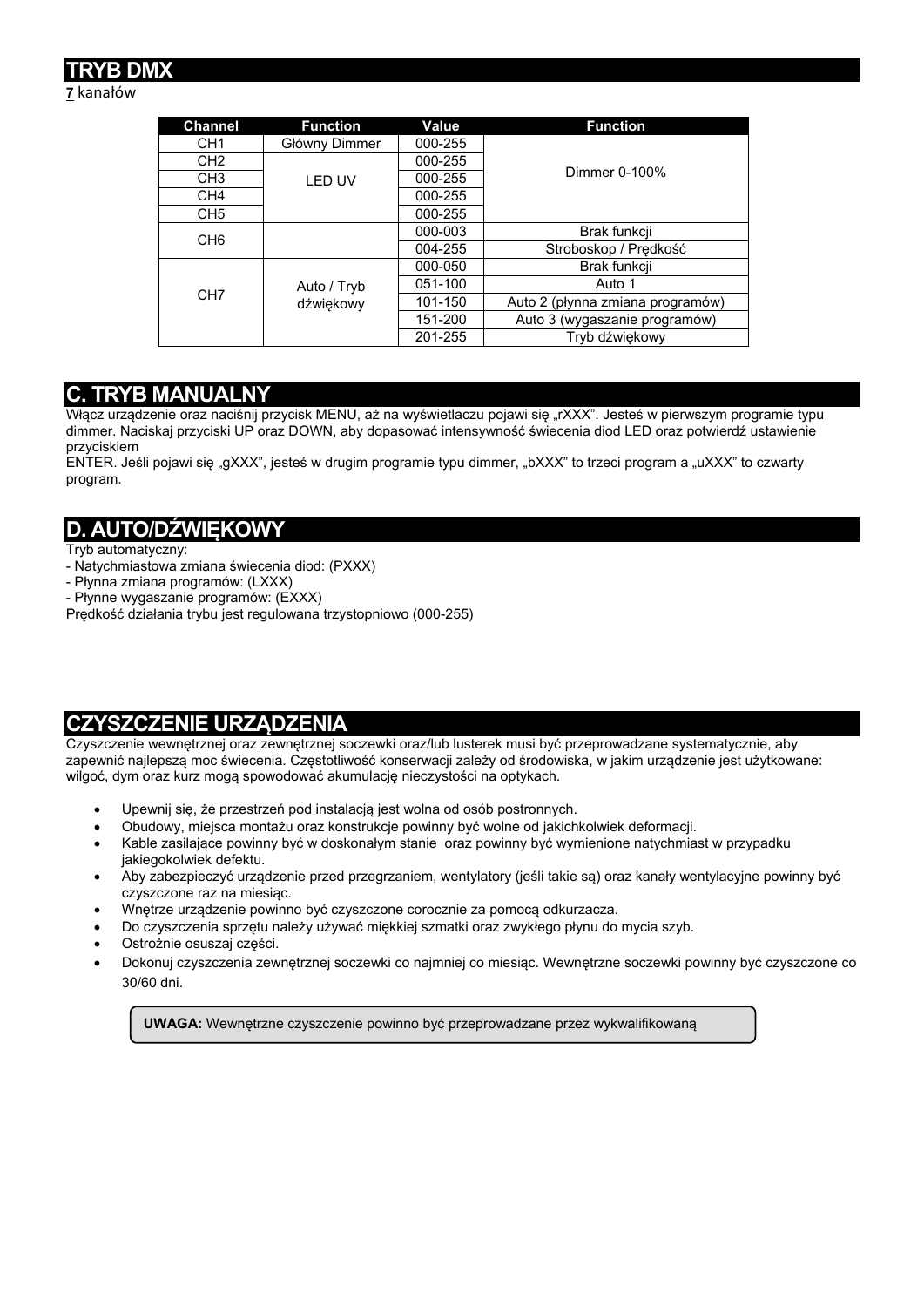## **SPECYFIKACJA TECHNICZNA**

| : AC100 $\sim$ 240V 50/60Hz               |
|-------------------------------------------|
| :30W                                      |
| : 186x10mm UV LED                         |
| : F2A                                     |
| $\cdot$ 7                                 |
| : DMX, Auto, dźwiękowy oraz Master-Slave. |
| : 218 x 218 x 72mm                        |
| : 1 $kg$                                  |
|                                           |

UWAGA: Rzeczywiste wartości mogą się nieznacznie różnić, w zależności od urządzenia. Specyfikacja może się zmienić bez powiadamiania.